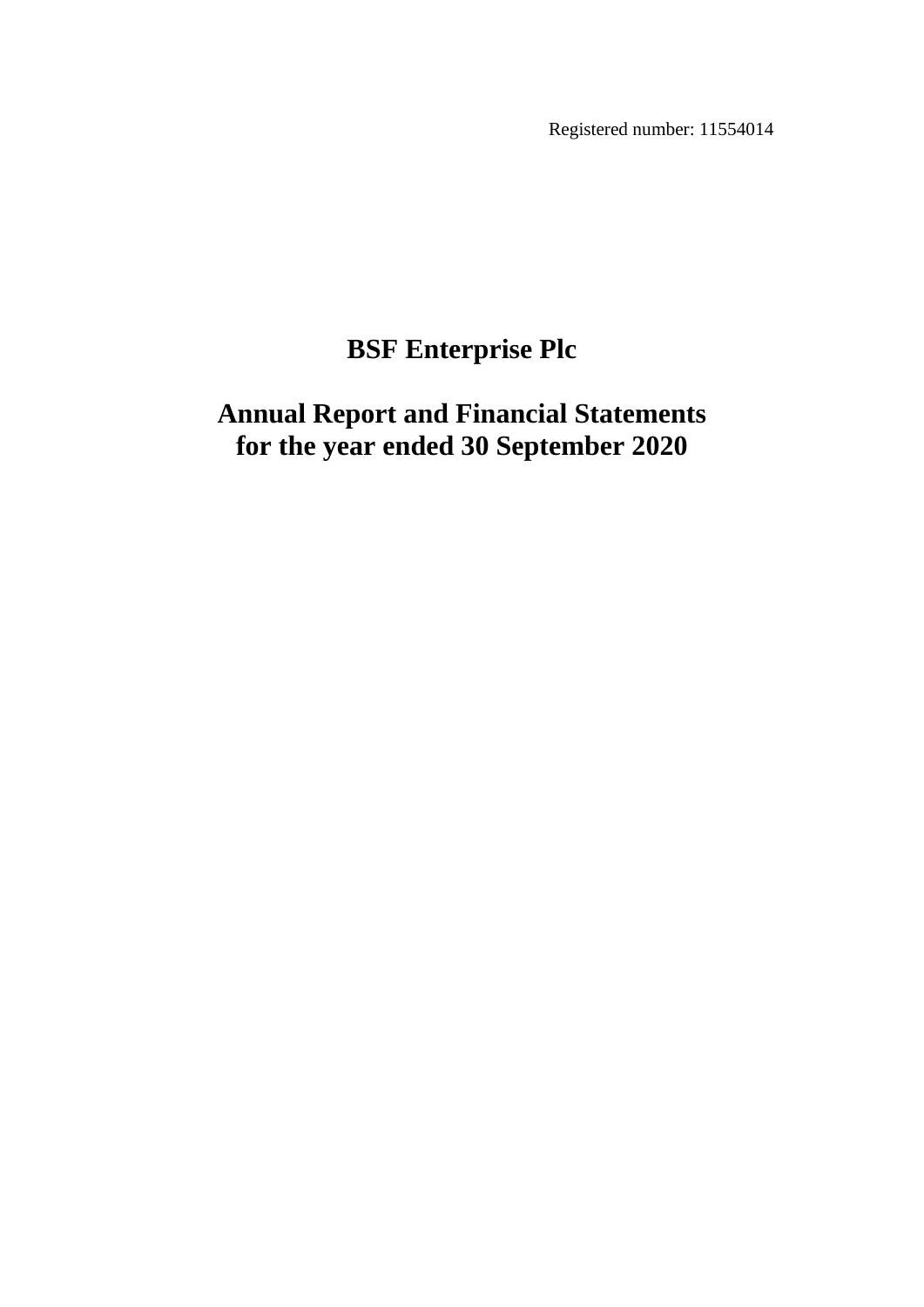# **BSF Enterprise Plc Annual Report and Financial Statements For the year ended 30 September 2020**

# **Company Information**

| <b>Directors</b>         | Min Yang<br>(Non-Executive Chairman)                                                                     |
|--------------------------|----------------------------------------------------------------------------------------------------------|
|                          | Geoffrey Baker<br>(Non-Executive Director)                                                               |
| <b>Company Secretary</b> | Geoffrey Baker                                                                                           |
| <b>Registered Office</b> | Locke Lord (UK) LLP<br>201 Bishopsgate<br>London, EC2M 3AB                                               |
| <b>Registered Number</b> | 11554014                                                                                                 |
| <b>Auditors</b>          | PKF Littlejohn LLP<br><b>Statutory Auditor</b><br>15 Westferry Circus<br>Canary Wharf<br>London, E14 4HD |
| <b>Legal Advisers</b>    | Locke Lord (UK) LLP<br>201 Bishopsgate<br>London, EC2M 3AB                                               |
| <b>Principal Bankers</b> | Bank of China (UK) Limited<br>1 Lothbury<br>London, EC2R 7DB                                             |
| <b>Registrars</b>        | <b>Share Registrars Limited</b><br>The Courtyard, 17 West Street<br>Farnham,<br>Surrey, GU9 7DR          |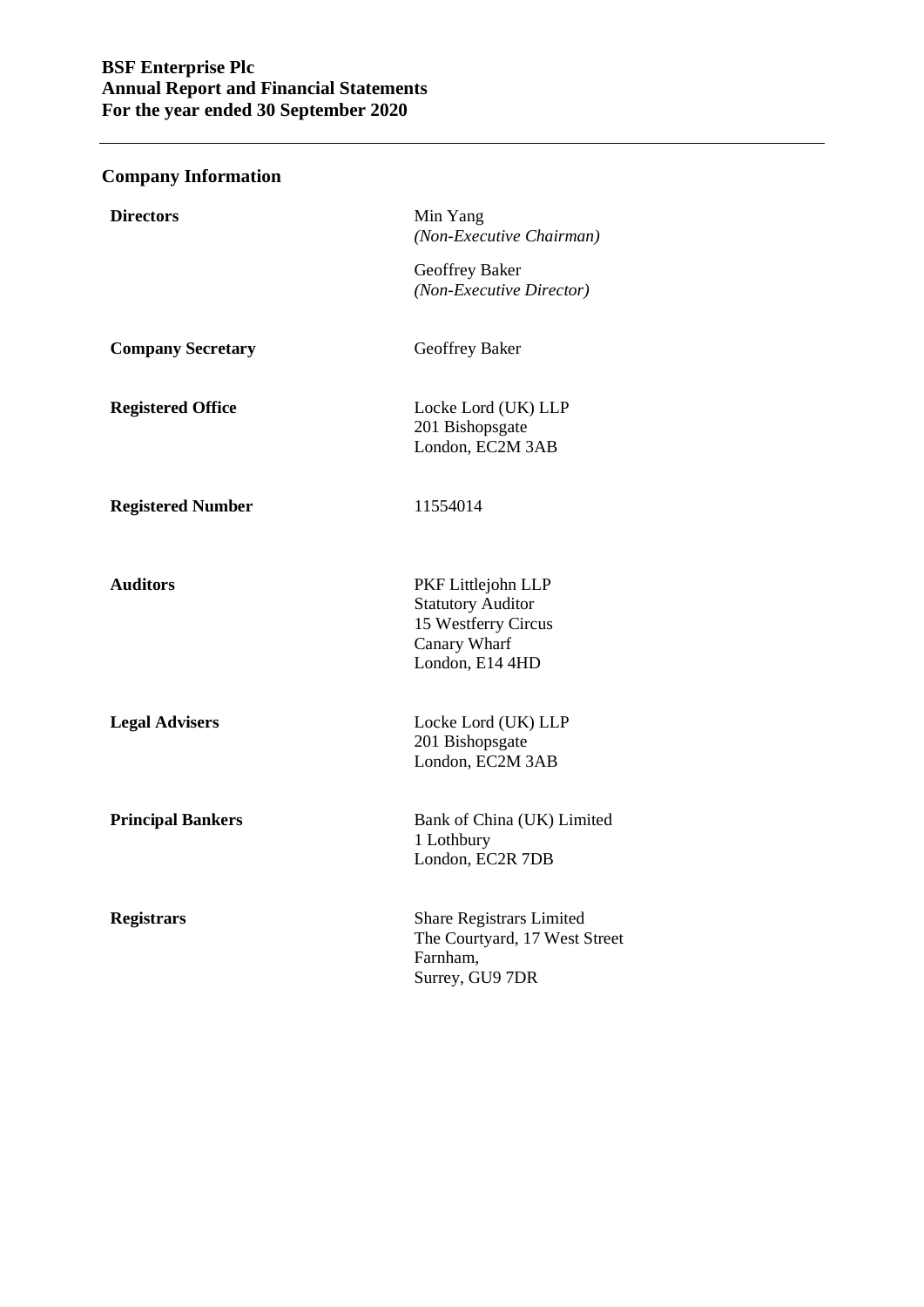# **Contents**

 $\overline{\phantom{a}}$ 

|                                   | Page      |
|-----------------------------------|-----------|
| Chairman's statement              | 1         |
| Board of directors                | 2         |
| Strategic report                  | $3 - 6$   |
| Directors' report                 | $7 - 11$  |
| Directors' remuneration report    | $12 - 14$ |
| Directors' responsibilities       | $15 - 16$ |
| Independent auditor's report      | $17 - 20$ |
| Statement of comprehensive income | 21        |
| Statement of financial position   | 22        |
| Statement of changes in equity    | 23        |
| Statement of cash flows           | 24        |
| Notes to the financial statements | $25 - 34$ |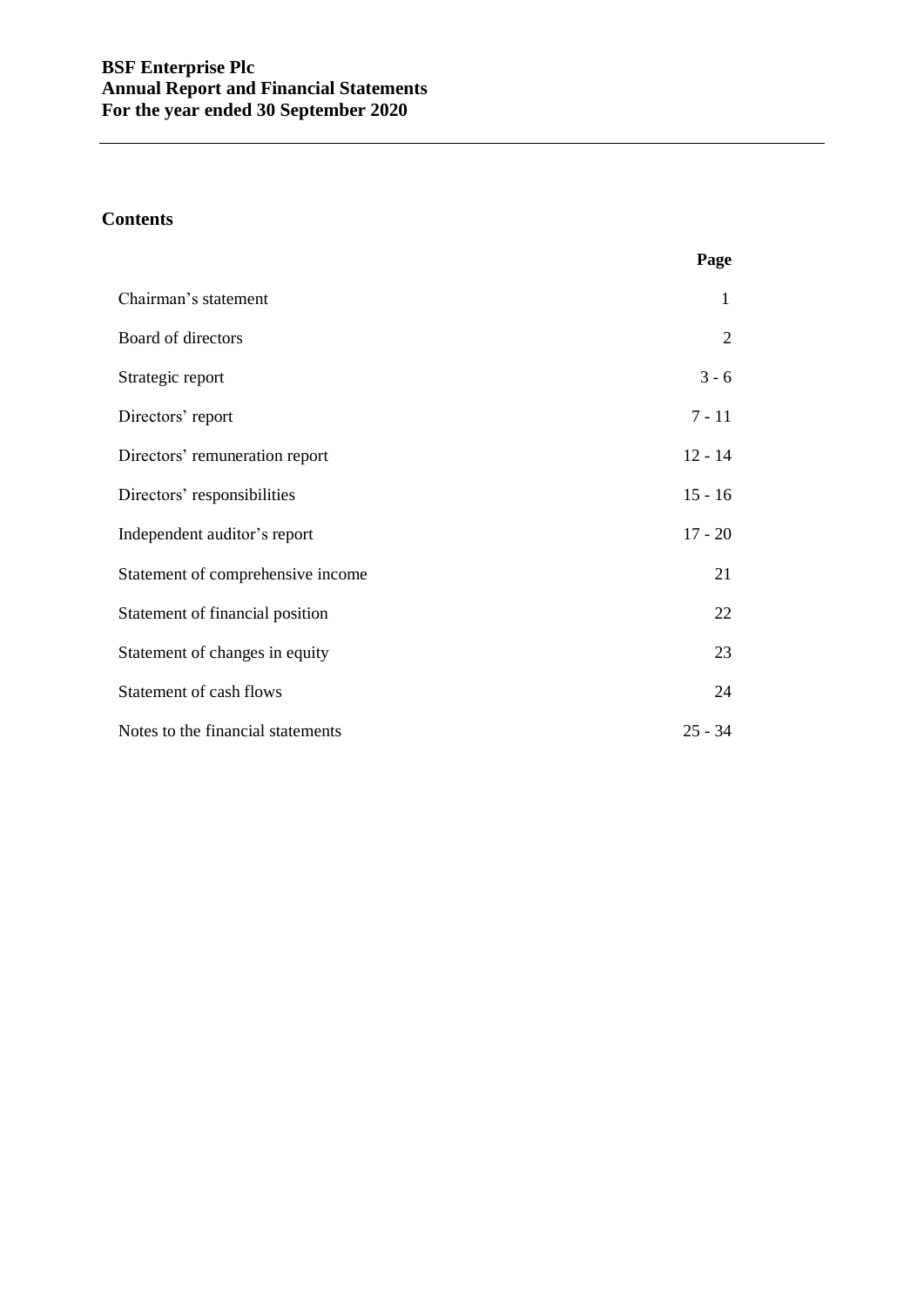# **Chairman's Statement**

I have great pleasure in presenting our Annual Report. BSF Enterprise plc ("BSF" or the "Company") was incorporated on 5 September 2018. Following an initial private funding round of £50,000 in the period ended 30 September 2019, the Company raised £767,000 before expenses in an initial public offering on the Main Market of the London Stock Exchange (the "IPO").

We formed BSF in order to undertake the acquisition of a controlling interest in a company or business (an "Acquisition"), most likely in the technology and marketing sector, reflecting the experience of the Company's board of Directors and advisers. Following completion of an Acquisition, the objective of the Company will be to add value to the acquired business or asset through the deployment of capital with a view to generating value for its shareholders.

In the context of this challenging capital raising environment during this COVID Pandemic, I believe that BSF represents an extremely attractive proposition to prospective Acquisition counterparties considering listing on the London Stock Exchange and I remain confident that we will be able to execute an Acquisition that creates value for our shareholders.

Whilst the Board has a desire to complete an acquisition in a timely manner and take advantage of current market dynamics, we will not compromise in our approach of securing attractive commercial terms and completing the appropriate detailed and systematic technical, legal and financial due diligence. We are, however, cognisant that we must marry our own rigorous investment criteria with a transaction that will command support from across the broader investment market.

We believe that this approach provides the best opportunity to identify and, where possible, mitigate any risks, whilst delivering the overarching strategy of executing a transaction that creates value for our shareholders.

I look forward to reporting our progress to you over the coming year.

Yours Sincerely

Min Yang Chairman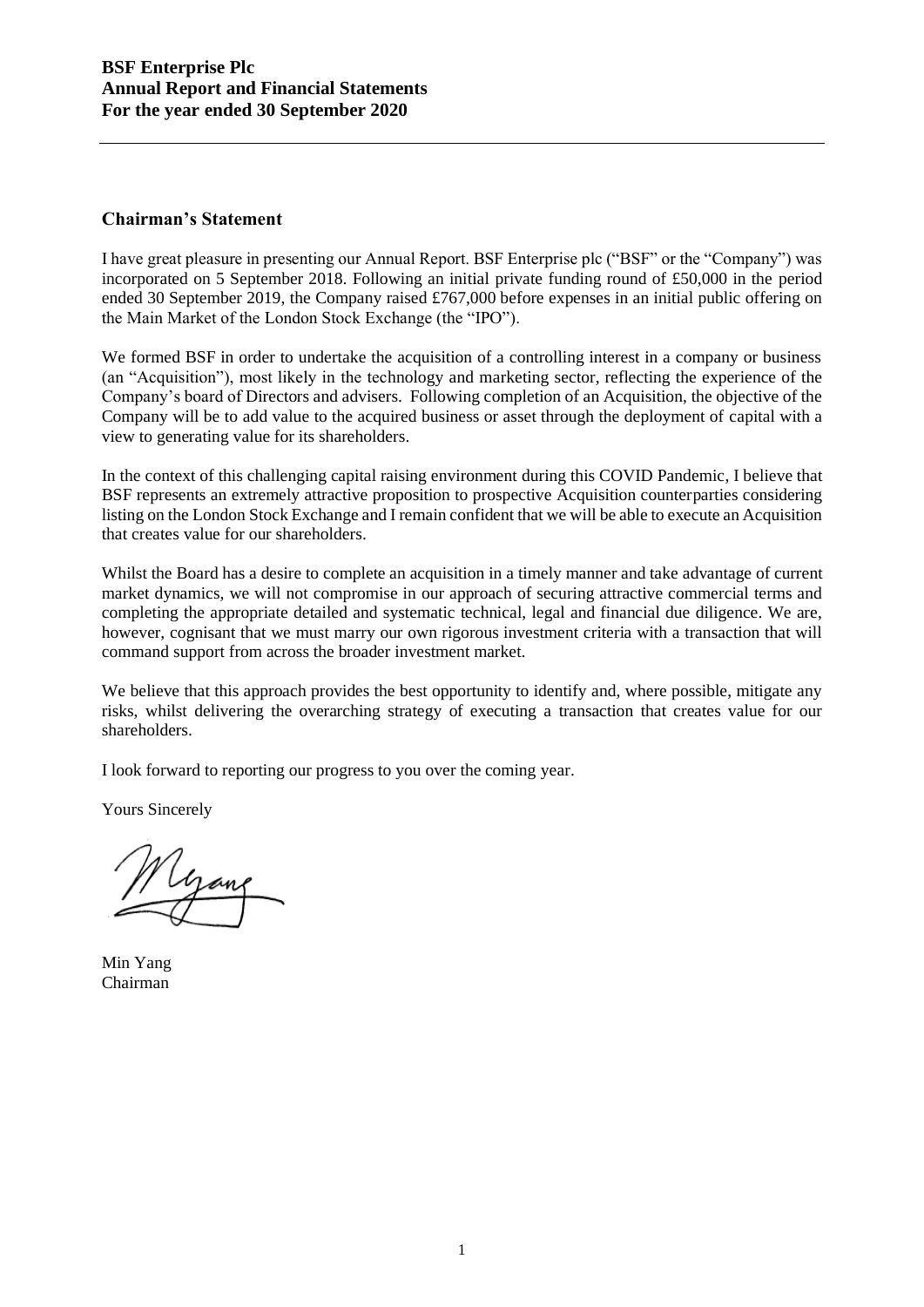# **Board of Directors**

### **Min Yang** *(DOB 22 June 1967) – Non-Executive Chairman*

Ms. Yang has extensive business connections in the Asia Pacific region including greater China, and has over 20 years of hands-on experience dealing with both private and state-run businesses in China. Over the years, Min Yang has proven her unique business insight and expertise in the identification, incubation and realisation of embryonic opportunities in the resources, commodities, trading and residential estate and financial investment sectors.

Min Yang has commercialised numerous innovations in the telecommunications industry including building an Australasian telecommunications delivery company between China and Australia. Further she has helped develop, market and commercialise high-performance engine technologies now being developed in China as an auxiliary power unit for electric engines.

Ms Yang is currently the Executive Chairman of ASF Group Ltd (ASX: AFA) and Non-executive Chair of ActivEX Limited (ASX: AIV), Rey Resources Limited (ASX: REY) and Non-executive Director of Key Petroleum Limited (ASX: KEY).

# **Geoffrey Baker** *(DOB 12 July 1956) – Non-Executive Director*

Mr Baker is a qualified lawyer in Australia and Hong Kong with a Commerce degree (Accounting and Financial Management), a Law degree and Master of Business Administration (MBA).

Mr Baker has extensive corporate and commercial legal and property expertise developed over 36 years of practising law and representing companies in Australia, China, Hong Kong, Japan and recently UK and Europe. Mr Baker has also co-authored a number of books including the critically acclaimed book "Think Like Chinese" first released in June 2008 (Federation Press, 2008). Mr Baker has commercialised a number of innovations including bio-medical apparatus for sleep-apnoea as well as high-performance engine technology now being developed in China as an auxiliary power unit for electric engines. He is also a Director of Redstrike Group Ltd, a sports marketing company in the UK, which promotes and markets various sports events and activities and sports related technologies world-wide.

Mr Baker is currently also the Non-Executive Director of ASF Group Ltd (ASX: AFA), Rey Resources Limited (ASX: REY), ActivEX Limited (ASX: AIV) and Non-executive Chair of Key Petroleum Limited (ASX: KEY).

### **Independence of the Board**

None of the Directors are considered to be "independent" (using the definition set out in the Corporate Governance Code). It is intended that additional Directors, both executive and non-executive, will be appointed at the time of the Acquisition and that independence will be one of the factors taken into account at that time.

# **Directors' fees**

In order to preserve the Net Proceeds of the Placing for the purposes of applying such funds towards an Acquisition, each of the Non-Executive Directors have agreed to not be remunerated until such time as an Acquisition is completed. None of the Non-Executive Directors have received any remuneration or other benefits from the Company.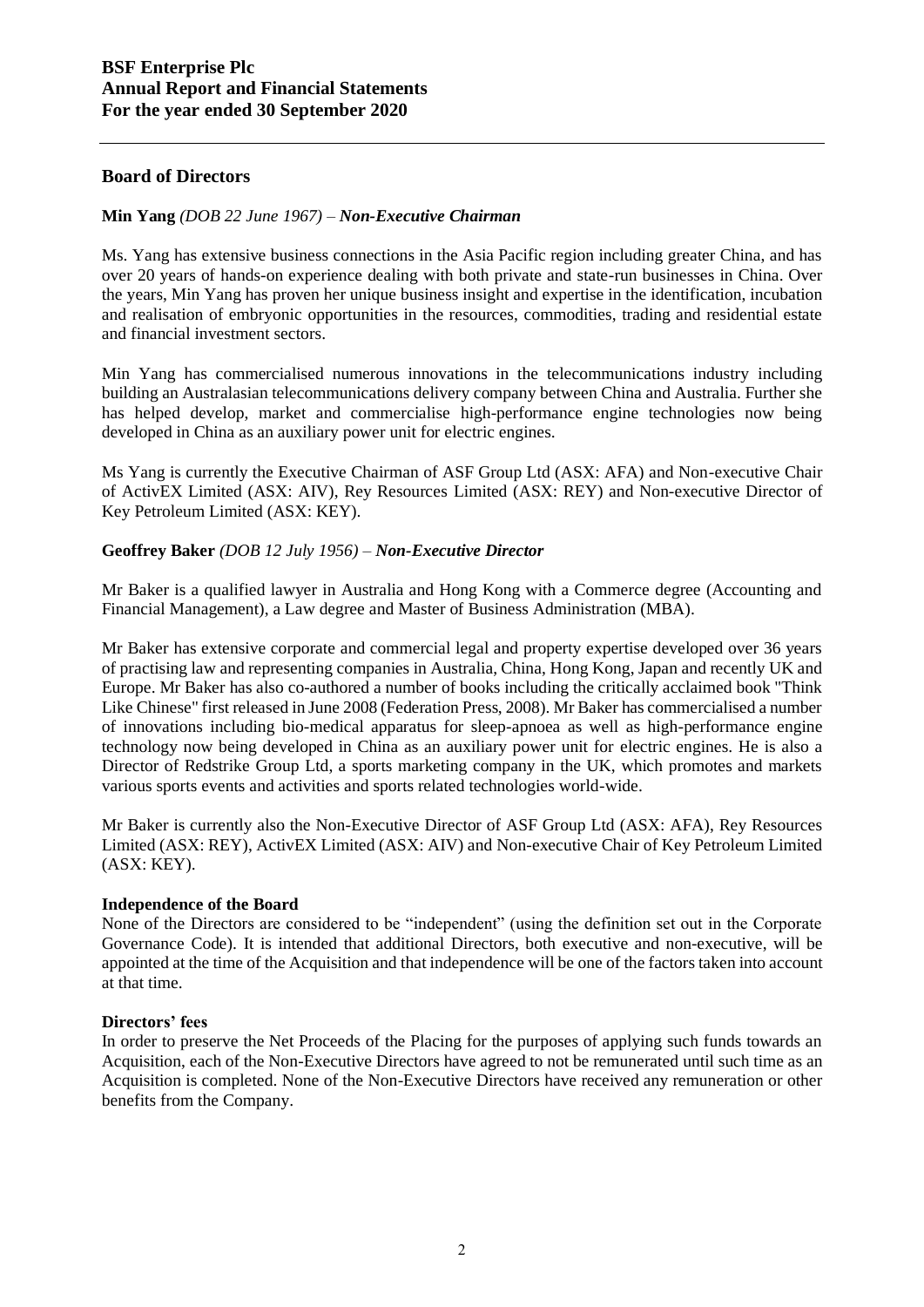# **Strategic Report**

### **Business review and future developments**

The Company has undertaken a business review and considered its future developments. Details of this have been included within the Chairman's Statement.

### **Strategy**

The Company has been created to consider opportunities within the innovation marketing and technology sector. The Company is seeking an Acquisition target that focuses on trade innovation, data-driven analytics and technology to maximise sales and assist companies to enter new markets. The Company seeks an Acquisition target within the innovation marketing and technology sector that uses its trade innovation and data to assist its customer base with the development of brands, products and services, marketing campaigns or improvement of products and services. The Acquisition target would need to be experienced in matters such as planning digital campaigns to reach the right customers (whether in China or elsewhere), market research, creative agency work, and being able to understand how such customers browse, source information and purchase goods or services. In particular, the initial focus will be to concentrate on Acquisition opportunities of companies or businesses with innovative marketing solutions and which have a marketing strategy or product or technology that has potential to disrupt an existing market.

### **Principal risks and uncertainties**

The Directors have identified the following as the key risks facing the business:

### *Acquiring less than controlling interests*

The Company may acquire either less than whole voting control of, or less than a controlling equity interest in, a target, which may limit the Company's operational strategies and reduce its ability to enhance shareholder value.

#### *Inability to fund operations post-acquisition*

The Company may be unable to fund the operations post acquisition of the target business if it does not obtain additional funding, however, the Company will ensure that appropriate funding measures are taken to ensure minimum commitments are met. However, the current global pandemic due to COVID-19 may make the obtaining of these funds more challenging.

### *The Company's relationship with the Directors and conflicts of interest*

The Company is dependent on the Directors to identify potential acquisition opportunities and to execute an acquisition.

The Directors are not obliged to commit their whole time to the Company's business; they will allocate a portion of their time to other businesses which may lead to the potential for conflicts of interest in their determination as to how much time to assign to the Company's affairs.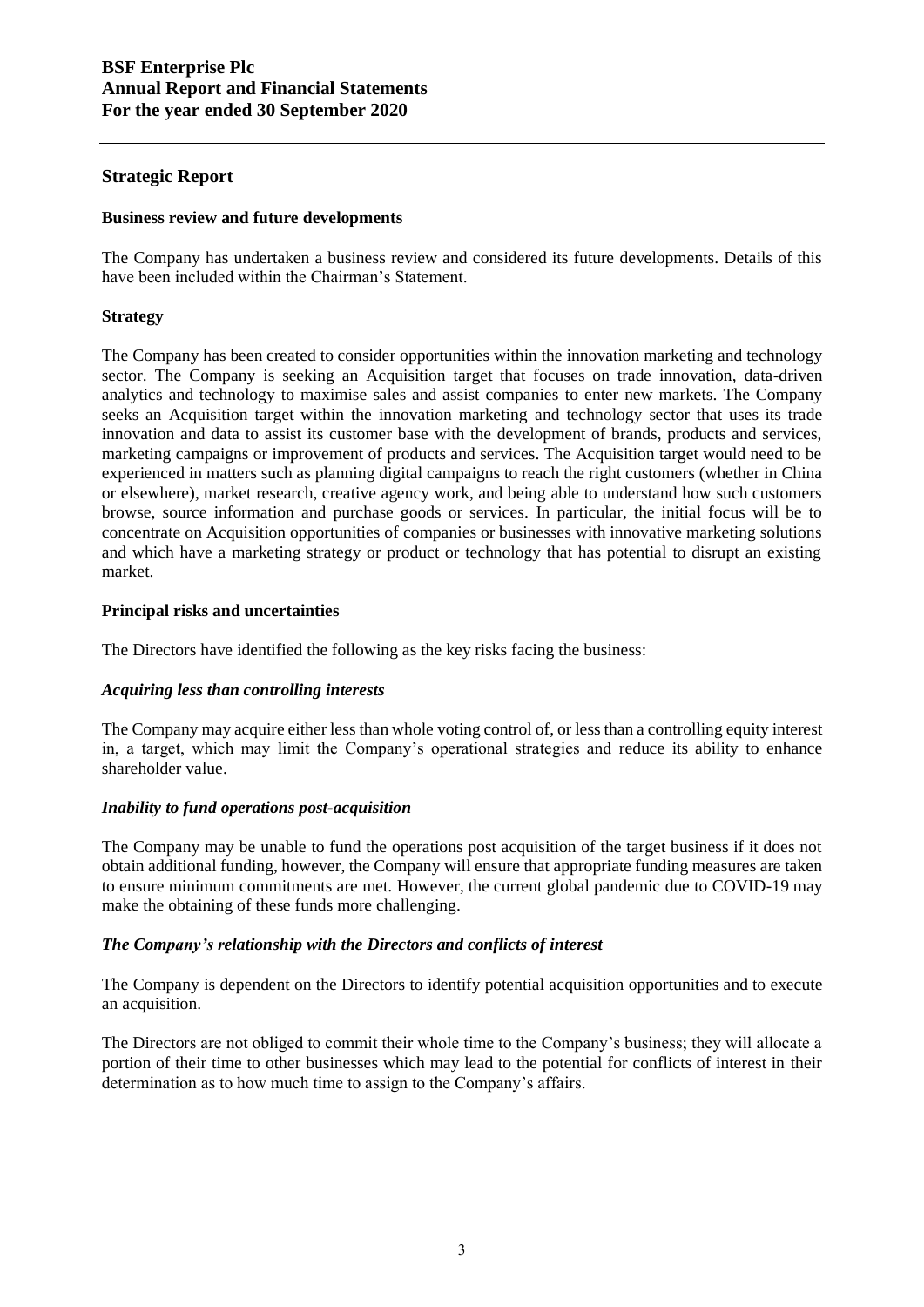# **Strategic Report (continued)**

### *Suitable acquisition opportunities may not be identified or completed*

The Company's business strategy is dependent on the ability of the Directors to identify suitable acquisition opportunities. If the Directors do not identify a suitable acquisition target, the Company may not be able to fulfil its objectives. Furthermore, if the Directors identify a suitable target, the Company

may not acquire it at a suitable price or at all. In addition, if an acquisition identified and subsequently aborted, the Company may be left with substantial transaction costs.

### *Risks inherent in an acquisition*

Although the Company and the Directors will evaluate the risks inherent in a particular target, they cannot offer any further assistance that all of the significant risk factors can be identified or properly assessed. Furthermore, no assurance can be made that an investment in Ordinary Shares in the Company will ultimately prove to be more favourable to investors then a direct investment, if such an opportunity were available, in a target business.

### *Brexit*

In March 2017, the UK officially triggered Article 50 and notified the EU of its intention to leave the EU following the UK's June 2016 referendum vote (commonly known as Brexit). The triggering of Article 50 begun the process of withdrawal from the EU. In November 2018, the UK and the 27 other countries involved in Brexit negotiations, agreed upon the terms of a withdrawal agreement and included a transitional period until 31 December 2020, during which EU law continued to apply in and to the UK. The withdrawal agreement was signed in January 2020 and during the transition period, the 'Brexit deal' was sealed after extensive negotiations between the UK and the EU. As at 31 December 2020, the transition period ended and the UK officially withdrew from the EU single market and customs union, and EU law ceased to apply to the country.

#### *Reliance on external advisors*

The Directors expect to rely on external advisors to help identify and assess potential acquisitions and there is a risk that suitable advisors cannot be placed under contract or that such advisors that are contracted fail to perform as required.

#### *Failure to obtain additional financing to complete an acquisition or fund a target's operations*

There is no guarantee that the Company will be able to obtain any additional financing needed to either complete an acquisition or to implement its plans post acquisition or, if available, to obtain such financing on terms attractive to the Company. In that event, the Company may be compelled to restructure or abandon the acquisition or proceed with the acquisition on less favourable terms, which may reduce the Company's return on the investment. The failure to secure additional financing on acceptable terms could have a material adverse effect on the continued development or growth of the Company and the acquired business.

### *Reliance on income from the acquired activities*

Following an Acquisition, the Company will be dependent on the income generated by the acquired business or from the subsequent divestment of the acquired business to meet the Company's expenses.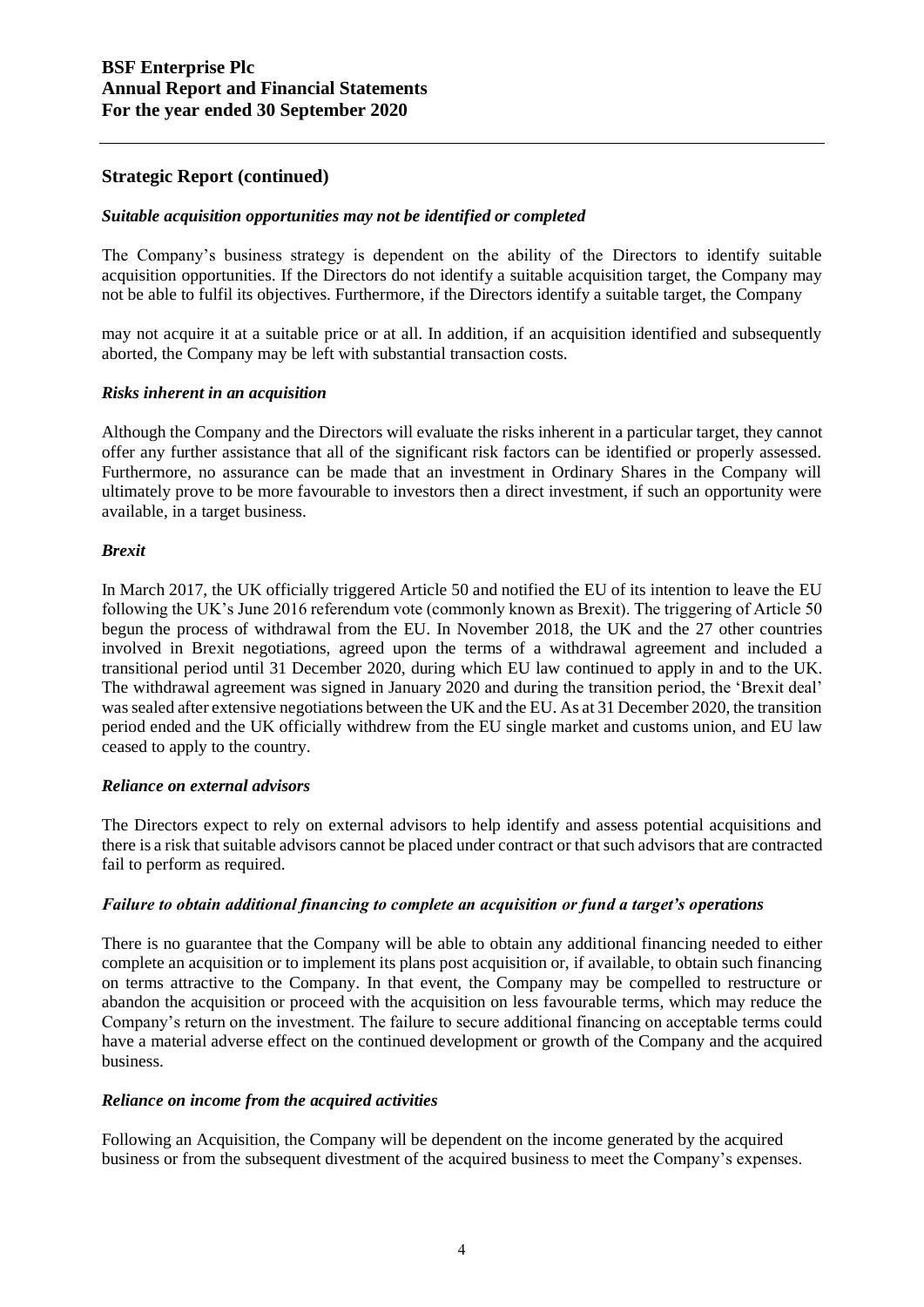### **Strategic Report (continued)**

If the acquired business is unable to provide sufficient amounts to the Company, the Company may be unable to pay its expenses or make distributions on the Ordinary Shares.

### *Restrictions in offering Ordinary Shares as a consideration for an acquisition or requirements to provide alternative consideration.*

In certain jurisdictions, there may be legal, regulatory or practical restrictions on the Company using its Ordinary Shares as a consideration for an acquisition, which may mean that the Company is required to provide alternative forms of consideration. Such restrictions may limit the Company's acquisition opportunities or make a certain acquisition more costly, which may have an adverse effect on the results of operations of the Company.

### **Key performance indicators**

At this stage in its development, the Company is focusing on the evaluation of various opportunities in the marketing and technology sector. As and when the Company executes its first substantial acquisition, financial, operational, health, safety, and environmental KPIs will become more relevant and reported upon as appropriate. As a result, the Directors are of the opinion that, other than the maintenance of cash and cash equivalents, analysis using KPI's is not appropriate for an understanding of the business at this time.

|                           | 2020     | 2019     |
|---------------------------|----------|----------|
| Cash and cash equivalents | £445,061 | £552,202 |

### **Gender analysis**

A split of our Directors, senior managers and employees by gender at the end of the financial year is as follows:

 $Male - 1$ 

Female – 1

The Board recognises the need to operate a gender diverse business, and they will ensure this is implemented following an acquisition. The Board will also ensure any future employment takes into account the necessary diversity requirements and compliance with all employment law. The Board has experience and sufficient training/qualifications in dealing with such issues to ensure they would meet all requirements. More detail will be disclosed in the future annual reports once the Company complete an acquisition.

### **Corporate social responsibility**

This will become more relevant once the Company makes an acquisition.

The Company aims to conduct its business with honesty, integrity and openness, respecting human rights and the interests of shareholders and employees. The Company aims to provide timely, regular and reliable information on the business to all its shareholders and conduct its operations to the highest standards.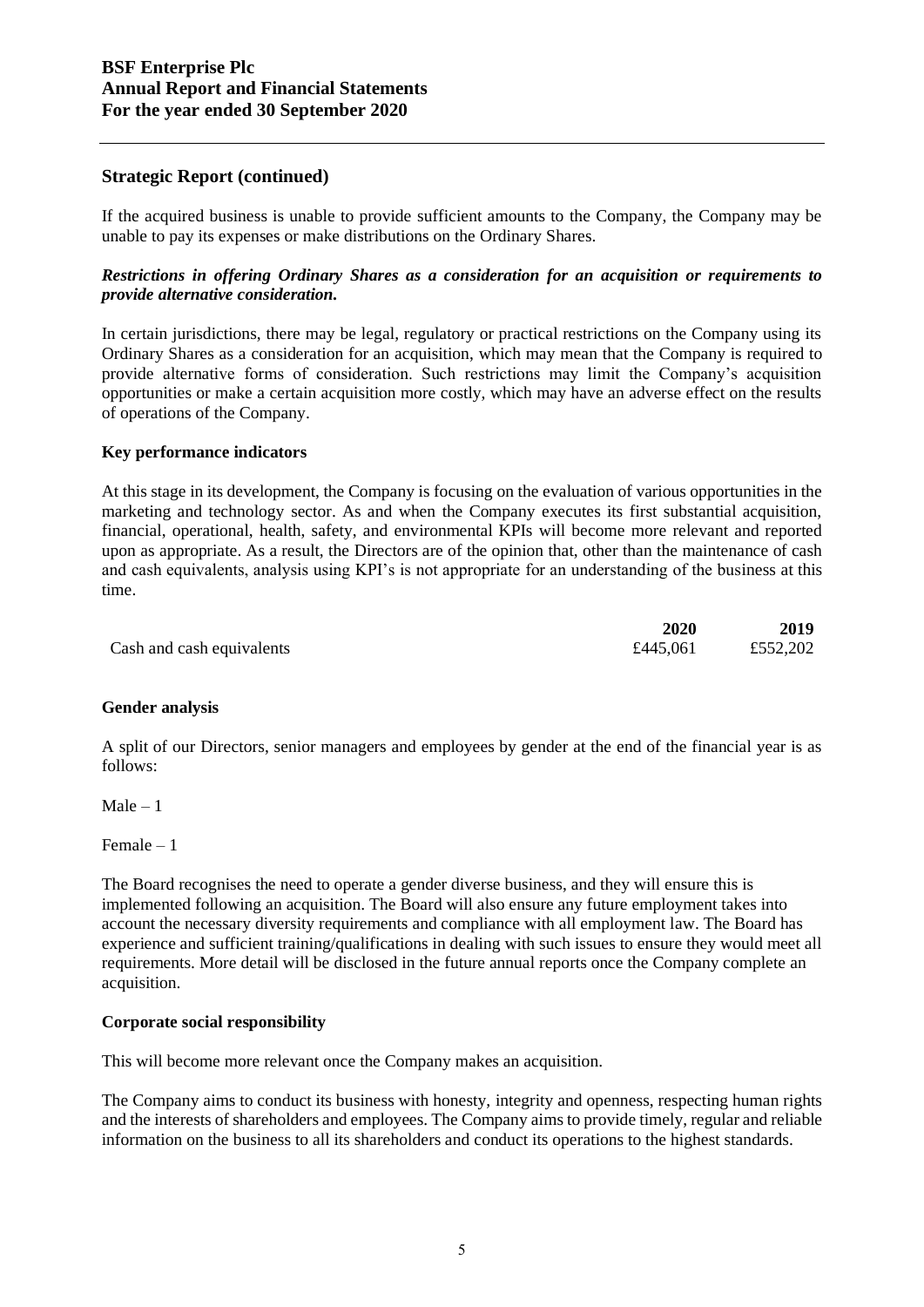### **Strategic Report (continued)**

The Company strives to create a safe and healthy working environment for the wellbeing of its staff and to create a trusting and respectful environment, where all members of staff are encouraged to feel responsible for the reputation and performance of the Company.

The Company aims to establish a diverse and dynamic workforce with team players who have the experience and knowledge of the business operations and markets in which we operate. Through maintaining good communications, members of staff are encouraged to realise the objectives of the Company and their own potential.

#### **Corporate environmental responsibility**

This will become more relevant once the Company makes an acquisition. The Board contains personnel with a good history of running businesses that have been compliant with all relevant laws and regulations and there have been no instances of non-compliance in respect of environment matters.

The Company's policy is to minimize the risk of any adverse effect on the environment associated with its activities with a thoughtful consideration of such key areas as energy use, pollution, transport, renewable resources, health and wellbeing. The Company also aims to ensure that its suppliers and advisers meet with their legislative and regulatory requirements and that codes of best practice are met and exceeded.

### **Section 172 Statement**

Section 172 of the Companies Act 2006 requires Directors to take into consideration the interests of stakeholders and other matters in their decision making. The Directors continue to have regard to the interests of the Company's stakeholders, however it should be noted that because BSF is a small "shell" company; with only 2 directors; 0 employees and the impacts of its activities is limited. This statement forms part of the strategic report.

When making decisions the Company takes into account the impact of its activities on the community, the environment and the Company's reputation for good business conduct. In this context, acting in good faith and fairly, the Directors consider what is most likely to promote the success of the Company for its members in the long term.

The Directors are fully aware of their responsibilities to promote the success of the Company in accordance with section 172 of the Companies Act 2006. The Board continuously reflects on how the Company engages with its stakeholders and opportunities for enhancement in the future. As required, the Company's external lawyers and the Company Secretary will provide support to the Board to help ensure that enough consideration is given to issues relating to the matters set out in  $s172(1)(a)$ -(f).

The Board regularly reviews the Company's principal stakeholders and how it engages with them. This is achieved through information provided by management via Regulatory News Service announcements, Corporate Presentations, and Shareholder Meetings and teleconferences and also by direct engagement with stakeholders themselves.

This report was approved by the Board of Directors on 1 March 2021 and signed on its behalf by:

 $\lambda$ Geoffrey Baker

Director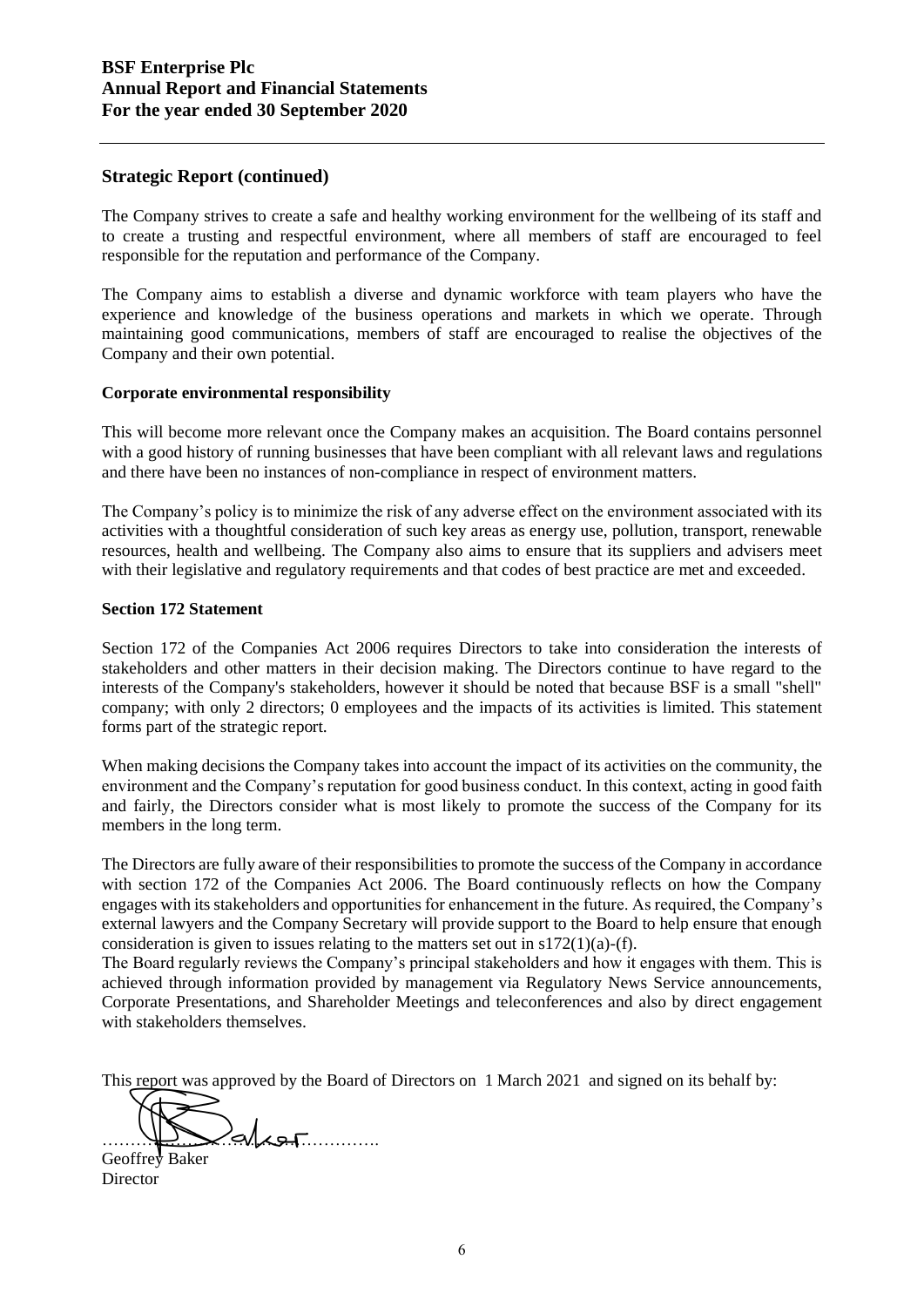# **Directors' Report**

The Directors present their Annual Report together with the financial statements of the Company for the year ended 30 September 2020.

An indication of the likely future developments in the business of the Company is included in the Strategic Report and Chairman's Statement.

### **Principal activity**

The Company was formed to undertake an acquisition of a controlling interest in a Company or business in the technology and marketing sector.

### **Results and dividends**

The results for the year are set out in the Statement of Comprehensive Income. The Directors do not recommend the payment of a dividend on the Ordinary Shares.

### **Financial instruments and risk management**

An explanation of the Company's financial risk management objectives, policies and strategies and information about the use of financial instruments by the Company is given in note 11 to the financial statements.

### **Share capital structure**

The Company was incorporated on 5 September 2018 under the UK Companies Act 2006.

Details of the current issued share capital of the Company are set out in note 10 to the financial statements. £203,400.02 of Ordinary Shares in nominal value are in issue (divided into 20,340,002 issued Ordinary Shares of 1p each).

All of the issued Ordinary Shares are in registered form, and capable of being held in certificated or uncertificated form. The Registrar will be responsible for maintaining the share register. Temporary documents of title will not be issued. The ISIN number of the Ordinary Shares is GB00BHNBDQ51. The SEDOL number of the Ordinary Shares is BHNBDQ5.

### **Directors**

The Directors of the Company during the year were as follows:

Geoffrey Baker Min Yang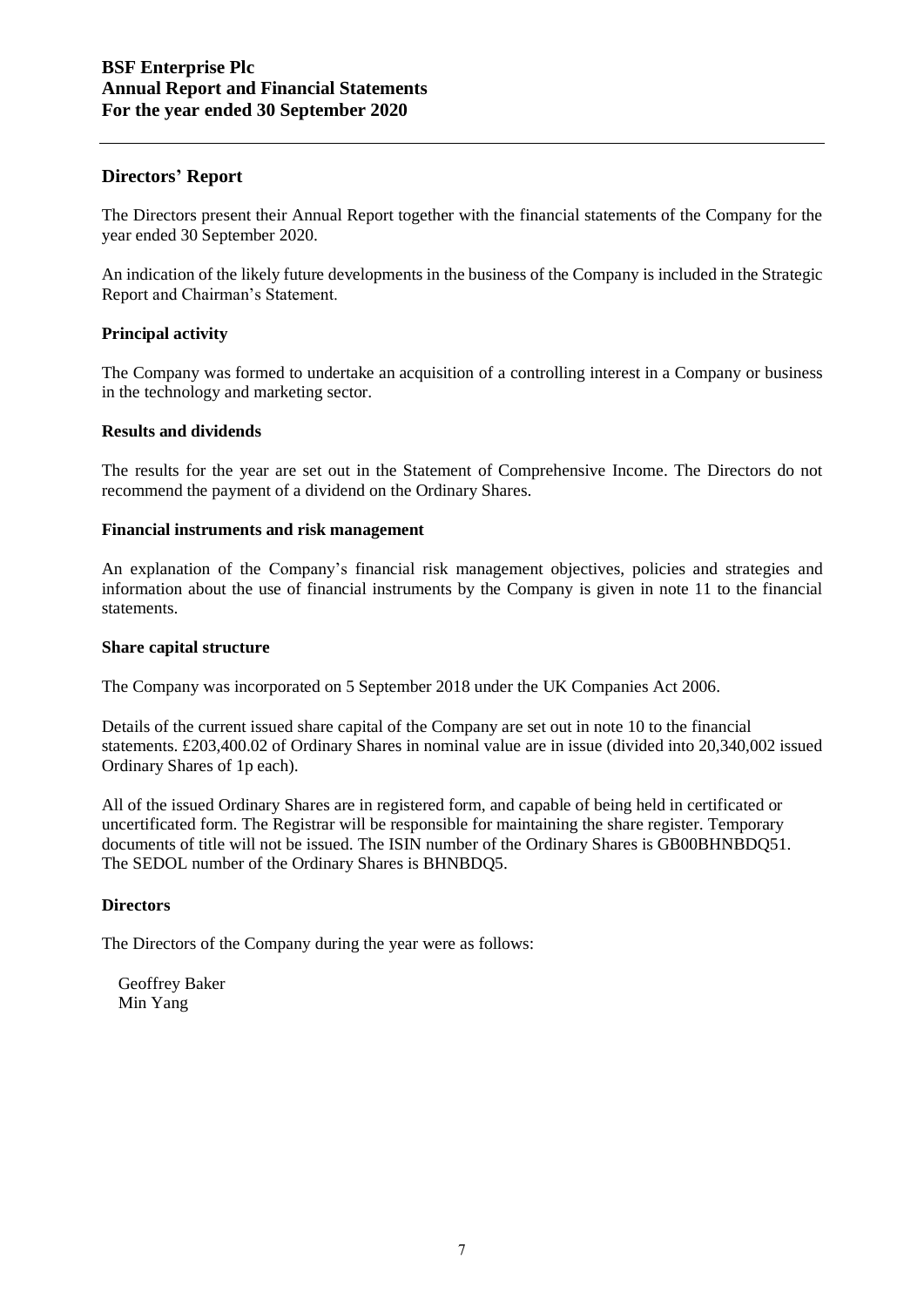### **Directors' interests**

As at 30 September 2020, the beneficial interests of the Directors and their connected persons in the ordinary share capital of the Company was as follows:

| <b>Director</b> | <b>Number of Ordinary</b><br><b>Shares</b> | % of Ordinary<br><b>Share Capital</b> |
|-----------------|--------------------------------------------|---------------------------------------|
| Geoffrey Baker  |                                            | $0.00\%$                              |
| Min Yang        | 5,000,001                                  | 24.58%                                |

Min Yang indirectly holds 5,000,000 Ordinary Shares through Advance Plan Investments Ltd, a company of which she is the sole shareholder and Director and a further 1 Ordinary Share held directly in her own name.

No Director currently has any share options and no share options were granted to or exercised by a Director in the reporting period.

### **Substantial shareholders**

The following had interests of 3 per cent or more in the Company's issued share capital as at 30 September 2020.

| <b>Number of Ordinary</b><br><b>Shares</b> | % of Ordinary<br><b>Share Capital</b> |
|--------------------------------------------|---------------------------------------|
| 6,000,000                                  | 29.50%                                |
| 5,000,000                                  | 24.58%                                |
| 2,400,000                                  | 11.80%                                |
| 1,000,000                                  | 4.92%                                 |
| 900,000                                    | 4.42%                                 |
| 900,000                                    | 4.42%                                 |
| 800,000                                    | 3.93%                                 |
| 800,000                                    | 3.93%                                 |
| 800,000                                    | 3.93%                                 |
| 800,000                                    | 3.93%                                 |
| 800,000                                    | 3.93%                                 |
|                                            |                                       |

\*Min Yang is the Director and sole shareholder of Advance Plan Investments Ltd.

#### **Capital and returns management**

Prior to a Placing, on 15 January 2019, the Company raised £50,000 pursuant to the Subscription of the Subscription Shares by the Subscribers.

The Company raised an additional gross proceeds of £767,000 from the Placing. The Directors believe that, following an Acquisition, further equity capital raisings may be required by the Company for working capital purposes as the Company pursues its objectives going forward. Given that the anticipated operating costs of the Company have been minimal, the Company have not required any further funding during the year ended 30 September 2020.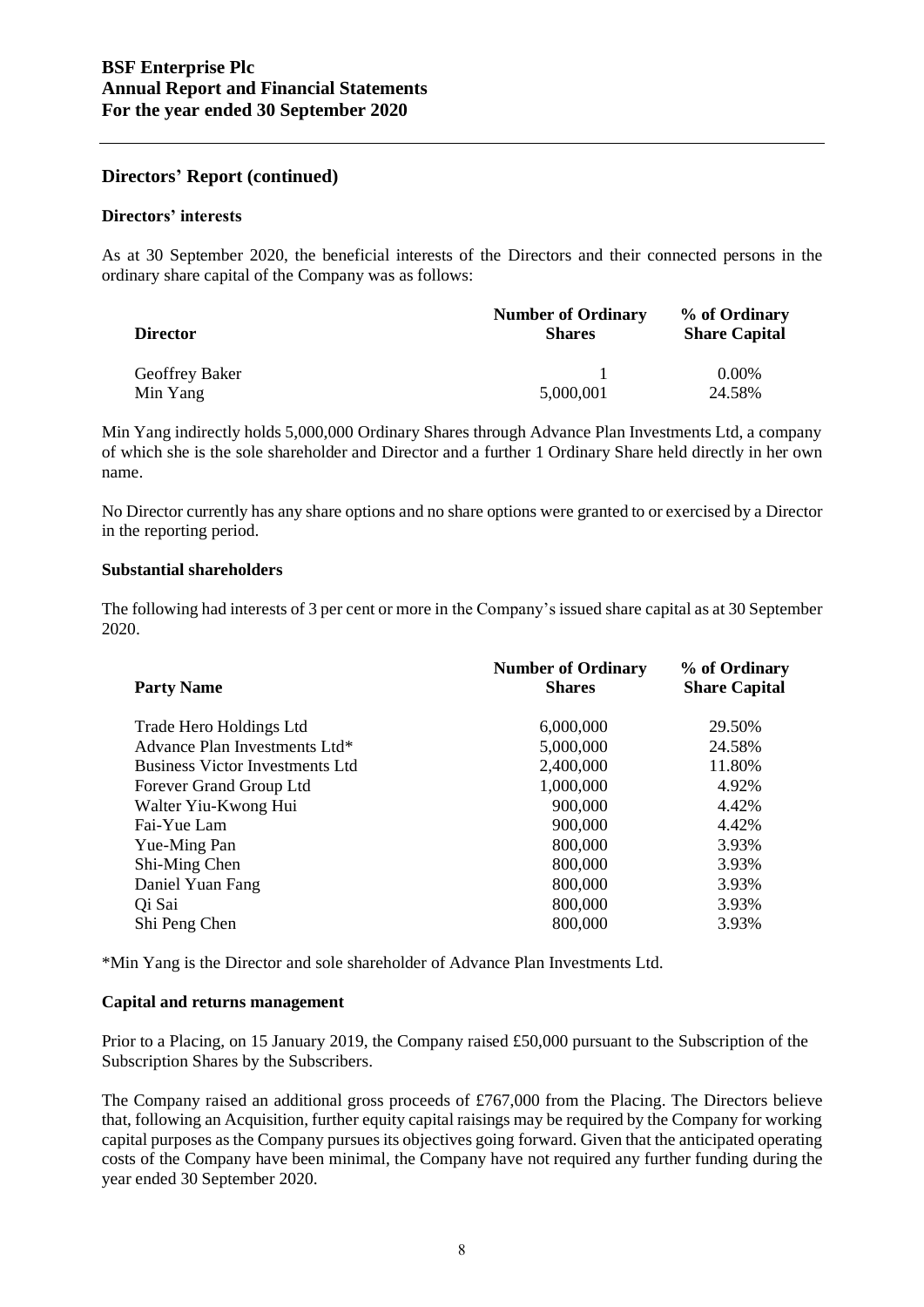It is intended that the purchase price for any potential Acquisition will be satisfied by way of share and/or cash consideration which will leave cash available for working capital purposes. However, whether a further equity raising will be required and the amount of such raising will depend on the nature of the Acquisition opportunities which arise and the form of consideration the Company uses to make an Acquisition which cannot be determined at this time.

The Directors have been given authority to issue Ordinary Shares free of pre-emption rights for the purposes of or in connection with (i) the Subscription Shares, (ii) the Placing, (iii) generally for such purposes as the Directors may think fit, an aggregate amount not exceeding 10 per cent. of the aggregate nominal value of Ordinary Shares in issue (as at the close of the first Business Day following Admission), and (iv) for the purposes of issues of securities offered to existing holders of Ordinary Shares on a pro rata basis. Otherwise, shareholders will have statutory pre-emption rights which will generally apply in respect of future issues of Ordinary Shares for cash. No pre-emption rights exist in respect of future share issues wholly or partly other than for cash.

The Company expects that any returns for shareholders would derive primarily from capital appreciation of the Ordinary Shares and any dividends paid pursuant to the Company's dividend policy.

### **Liability insurance for Company officers**

The Company has not obtained any third party indemnity for its Directors.

### **Corporate governance**

As a company with a Standard Listing the Company is not required to comply with the provisions of the UK Corporate Governance Code. Nevertheless, the Directors, who are all Non-Executive Directors are committed to maintaining high standards of corporate governance and propose, so far as is practicable given the Company's size and nature, to voluntarily adopt and comply with the QCA Code. However at present, due to the size of the Company, the Directors acknowledge that adherence to certain other provisions of the QCA Code may be delayed until such time as the Directors are able to fully adopt them post Acquisition. In particular, action will be required in the following areas:

- the Company does not currently have at least two independent Non-Executive Directors. Accordingly, the Company does not comply with the QCA recommendations regarding board composition. At an appropriate time, the Board will seek to appoint independent Directors, one of whom will be appointed as senior independent Director;
- the Company is currently too small to have an audit committee, a remuneration committee or a nominations committee established. The creation and appointments to such committees will be revisited upon the completion of an Acquisition along with incorporating terms of reference for them;
- the Board do not consider an internal audit function to be necessary for the Company at this time due to the limited number of transactions.

The Directors are responsible for internal control in the Company and for reviewing effectiveness. Due to the size of the Company, all key decisions are made by the Board. The Directors have reviewed the effectiveness of the Company's systems during the year under review and consider that there have been no material losses, contingencies or uncertainties due to weaknesses in the controls.

Details of the Company's business model and strategy are included in the Chairman's Statement and Strategic Report.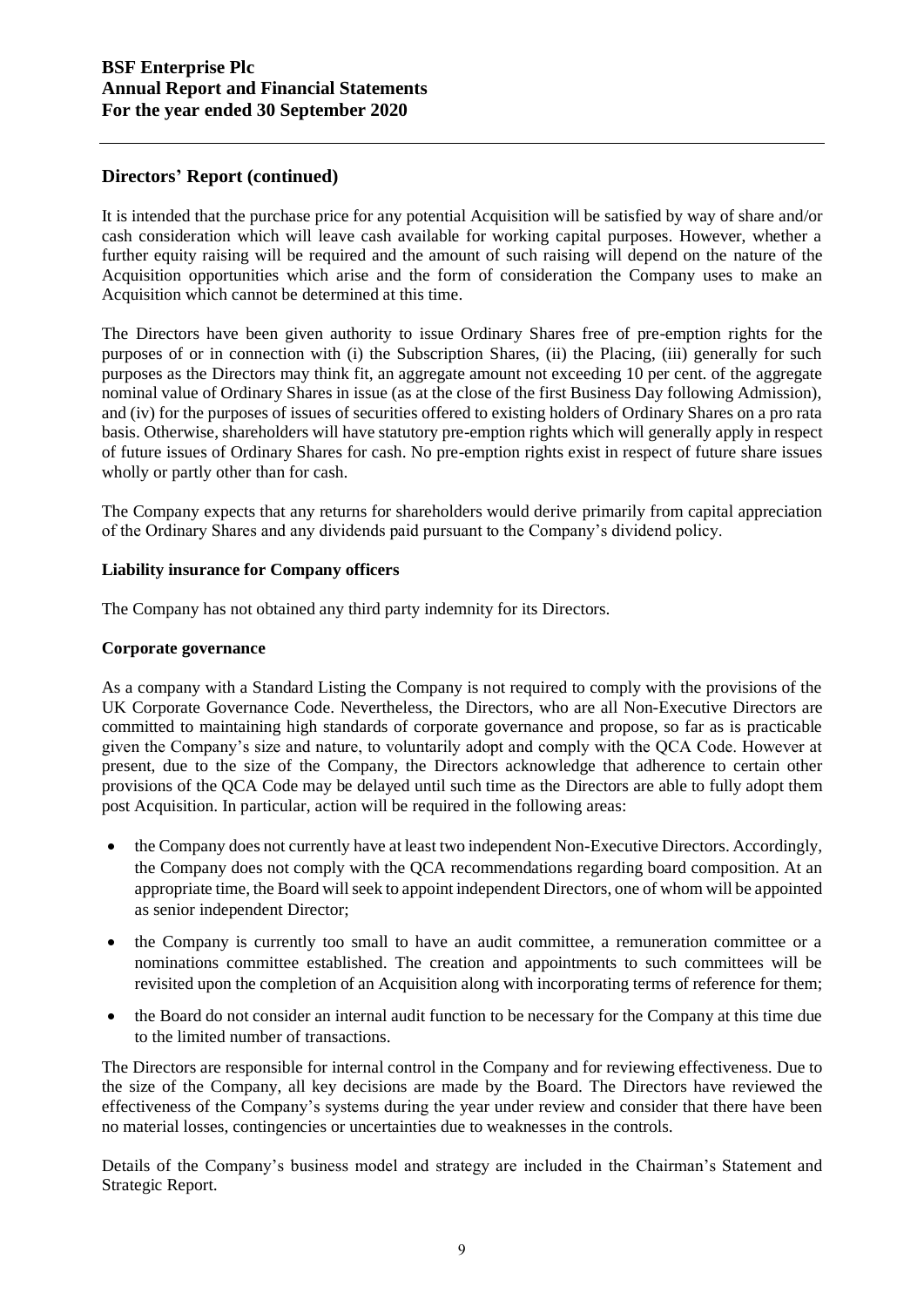# **Role of the Board**

The Board sets the Company's strategy, ensuring that the necessary resources are in place to achieve the agreed priorities. It is accountable to shareholders for the creation and delivery of long term shareholder value. To achieve this, the Board directs and monitors the Company's affairs within a framework of control which enables risk to be reviewed and managed effectively.

# **Board meetings**

The core activities of the Board are carried out in scheduled meetings and regular reviews of the business are conducted. Additional meetings and conference calls are arranged to consider matters which would require discussions outside of scheduled meetings. The Directors maintain frequent contact with each other to discuss issues of concern and keep them fully briefed to the Company's operations. All Directors attended all Board meetings held.

# **Conflicts of interest**

A Director has a duty to avoid a situation in which they have, or can have, a direct or indirect interest that conflicts, or possibly may conflict with the interest of the Company. The Board has satisfied itself that there is no compromise to the independence of those Directors' who have appointments on the Board of, or relationship with, companies outside of the Company. The Board requires the Directors to declare all appointments to the situation which would result in a conflict of interest.

### **Employee and greenhouse gas (GHG) emissions**

The Company currently has no trade or employees other than the Directors. Therefore, the Company has minimal carbon or greenhouse gas emissions as it is not practical to obtain emissions data at the stage. It does not have responsibility for any emissions producing sources under the Companies Act 2006.

# **Equal opportunity**

The Company promotes a policy for the creation of equal and ethnically diverse employment opportunities including with respect to gender. The Company promotes and encourages employee involvement wherever practical as it recognises employees as a valuable asset and is one of the key contributions to the Company's success.

# **Disclosure and transparency rules**

The Company is not regulated by the FCA or any financial services or other regulator. With effect from Admission the Company is subject to the Listing Rules and the Disclosure Guidance and Transparency Rules (and the resulting jurisdiction of the UK Listing Authority), to the extent such rules apply to companies with a Standard Listing pursuant to Chapter 14 of the Listing Rules.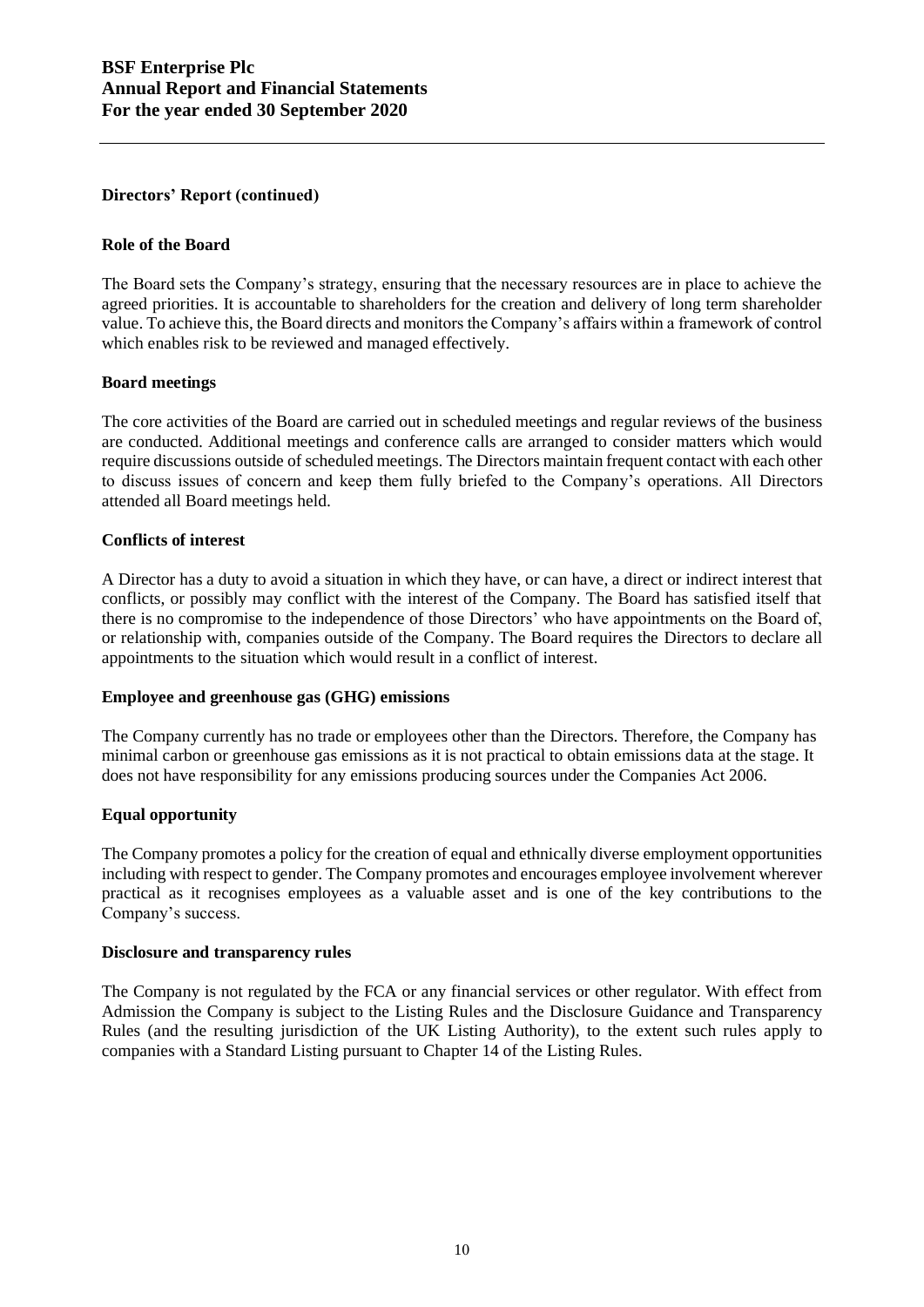### **Going concern**

After making enquiries, the Directors have a reasonable expectation that the Company has adequate resources to continue in operational existence for the foreseeable future. Further details are given in Note 2 to the financial statements. For this reason, the Directors continue to adopt the going concern basis in preparing the financial statements.

# **Statement as to disclosure of information to auditors**

The Directors confirm that:

- there is no relevant audit information of which the Company's statutory auditor is unaware; and
- each Director has taken all the necessary steps he ought to have taken as a Director in order to make himself aware of any relevant audit information and to establish that the Company's statutory auditor is aware of that information.

### **Auditors**

The auditors, PKF Littlejohn LLP were reappointed by the Directors' on 30 March 2020, and have expressed their willingness to continue in office and a resolution to reappoint them will be proposed at the Annual General Meeting.

Approved on behalf of the Board of Directors by:

………………………………..

Geoffrey Baker Director

Date: 1 March 2021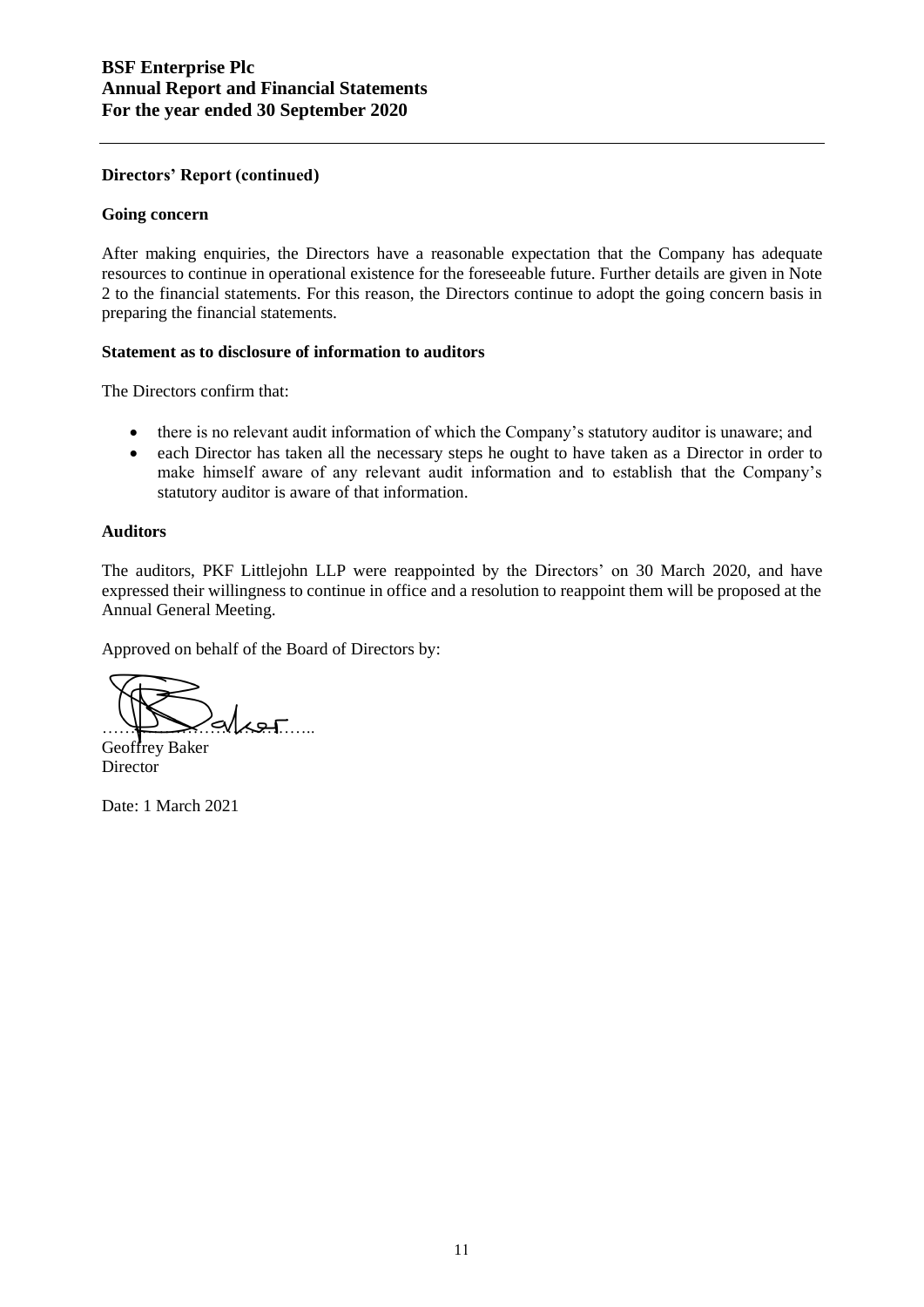# **Directors' Remuneration Report**

Until an Acquisition is made the Company will not have a separate remuneration committee. The Board will instead periodically review the quantum of Directors' fees, taking into account the interests of shareholders and the performance of the Company and the Directors. Following the completion of an Acquisition, the Board intends to put in place a remuneration committee.

The items included in this report are unaudited unless otherwise stated.

The Directors who held office at 30 September 2020 and who had beneficial interests in the Ordinary Shares of the Company are summarised as follows:

| <b>Name of Director</b> | <b>Position</b>        |
|-------------------------|------------------------|
| Geoffrey Baker          | Non-Executive Director |
| Min Yang                | Non-Executive Chairman |

### **Directors' letters of appointment**

Min Yang and Geoffrey Baker have each been appointed by the Company pursuant to letters of appointment dated 18 July 2020 for a period of 12 months and thereafter subject to termination by either party on three months' notice. The Non-Executive Directors have each agreed to not be remunerated until such time as an Acquisition is completed. The Non-Executive Directors have agreed to commit an equivalent of at least one day a month to the Company. The Non-Executive Directors are not entitled to any other benefits other than the reimbursement of their reasonable expenses. The letters of appointment are governed by English law.

### **Shareholders return**

The Company expects that any returns for shareholders would derive primarily from capital appreciation of the Ordinary Shares and any dividends paid pursuant to the Company's dividend policy set out below.

### **Dividend policy**

The Company intends to pay dividends on the Ordinary Shares following an Acquisition at such times (if any) and in such amounts (if any) as the Board determines appropriate in its absolute discretion. Prior to an Acquisition it is unlikely that the Company will have any earnings but to the extent the Company has any earnings it is the Company's current intention to retain any such earnings for use in its business operations, and the Company does not anticipate declaring any dividends in the foreseeable future. The Company will only pay dividends to the extent that to do so is in accordance with all applicable laws.

During the year ended 30 September 2020, there were no dividends paid (2019: nil).

### **Particulars of Directors' remuneration (audited)**

There was no Directors' remuneration or pension contribution throughout the year.

In order to preserve the Net Proceeds of the Placing for the purposes of applying such funds towards an Acquisition, each of the Non-Executive Directors have agreed to not be remunerated until such time as an Acquisition is completed. None of the Non-Executive Directors have received any remuneration or other benefits from the Company.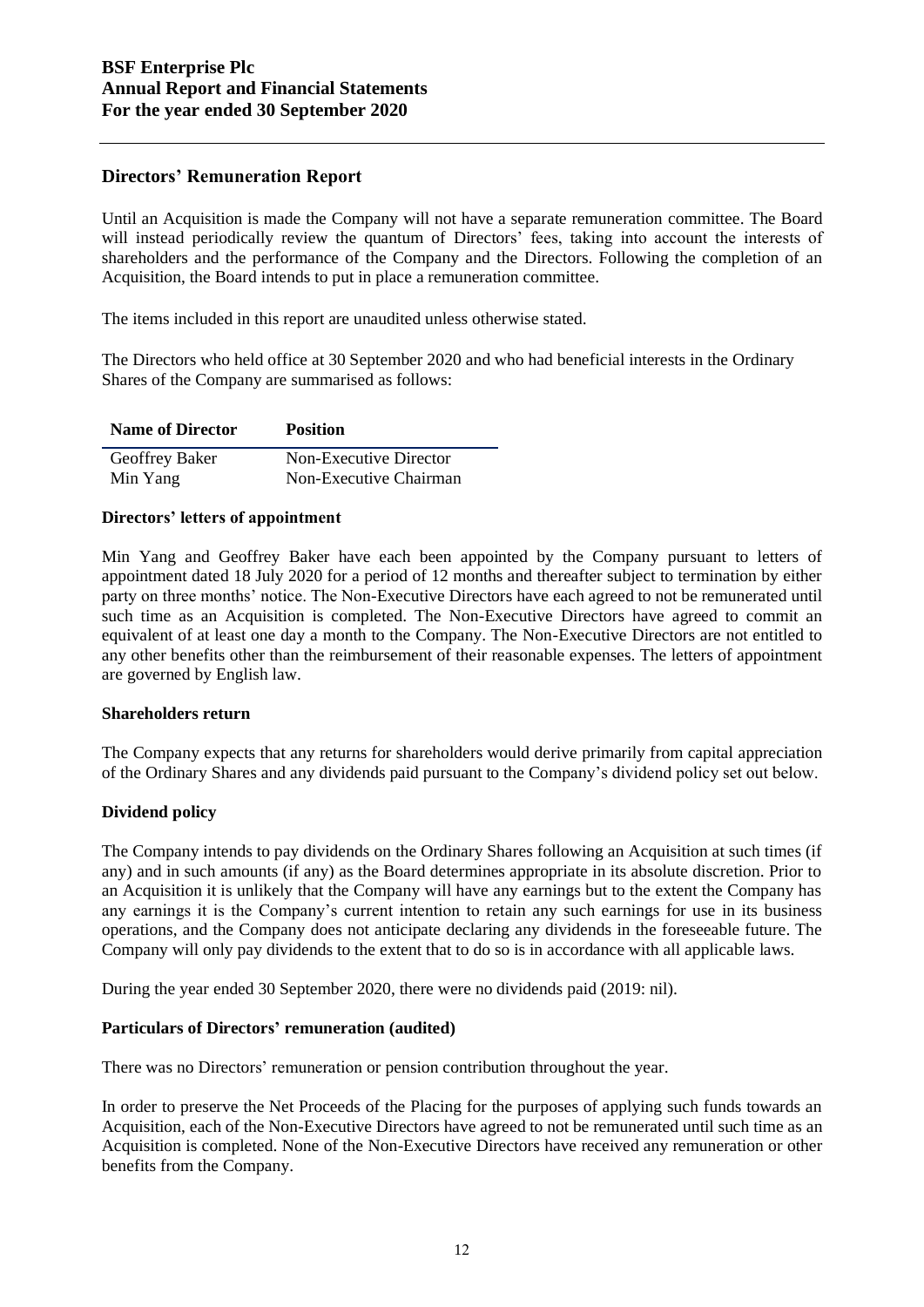### **Directors' Remuneration Report (continued)**

### **Statement of Directors' shareholding and share interest (audited)**

The Directors who served during the year ended 30 September 2020, and their interests at that date, are disclosed on Page 9. There were no changes between the reporting date and the date of approval of this report.

### **UK Remuneration percentage changes**

As the remuneration for the preceding financial year is nil for all Directors, no percentage changes for remuneration have been set out in this report.

### **UK 10-year performance graph**

The Directors have considered the requirement for a UK 10-year performance graph comparing the Company's Total Shareholder Return with that of a comparable indicator. The Directors do not currently consider that including the graph will be meaningful because the Company has only been listed since 2017, is not paying dividends, is currently incurring losses as it gains scale and its focus is to seek an acquisition. In addition and as mentioned above, the remuneration of Directors is not currently linked to performance and we therefore do not consider the inclusion of this graph to be useful to shareholders at the current time. The Directors will review the inclusion of this table for future reports.

### **Consideration of shareholder views**

The Board considers shareholder feedback received. This feedback, plus any additional feedback received from time to time, is considered as part of the Company's annual policy on remuneration.

### **Policy for salary reviews**

The Company may from time to time seek to review salary levels of Directors, taking into account performance, time spent in the role and market data for the relevant role. It is not intended that there will be any salary review prior to completion of an Acquisition.

### **Policy for new appointments**

It is not intended that there will be any new appointments to the Board until an Acquisition is completed. Following completion of an Acquisition, it is intended that a full review of the Board will take place.

### **Other matters**

The Company does not currently have any annual or long-term incentive schemes in place for any of the Directors and therefore there are no disclosures in this respect.

The Company does not have any pension plans for any of the Directors and does not pay pension amounts in relation to their remuneration.

The Company has not paid out any excess retirement benefits to any Directors.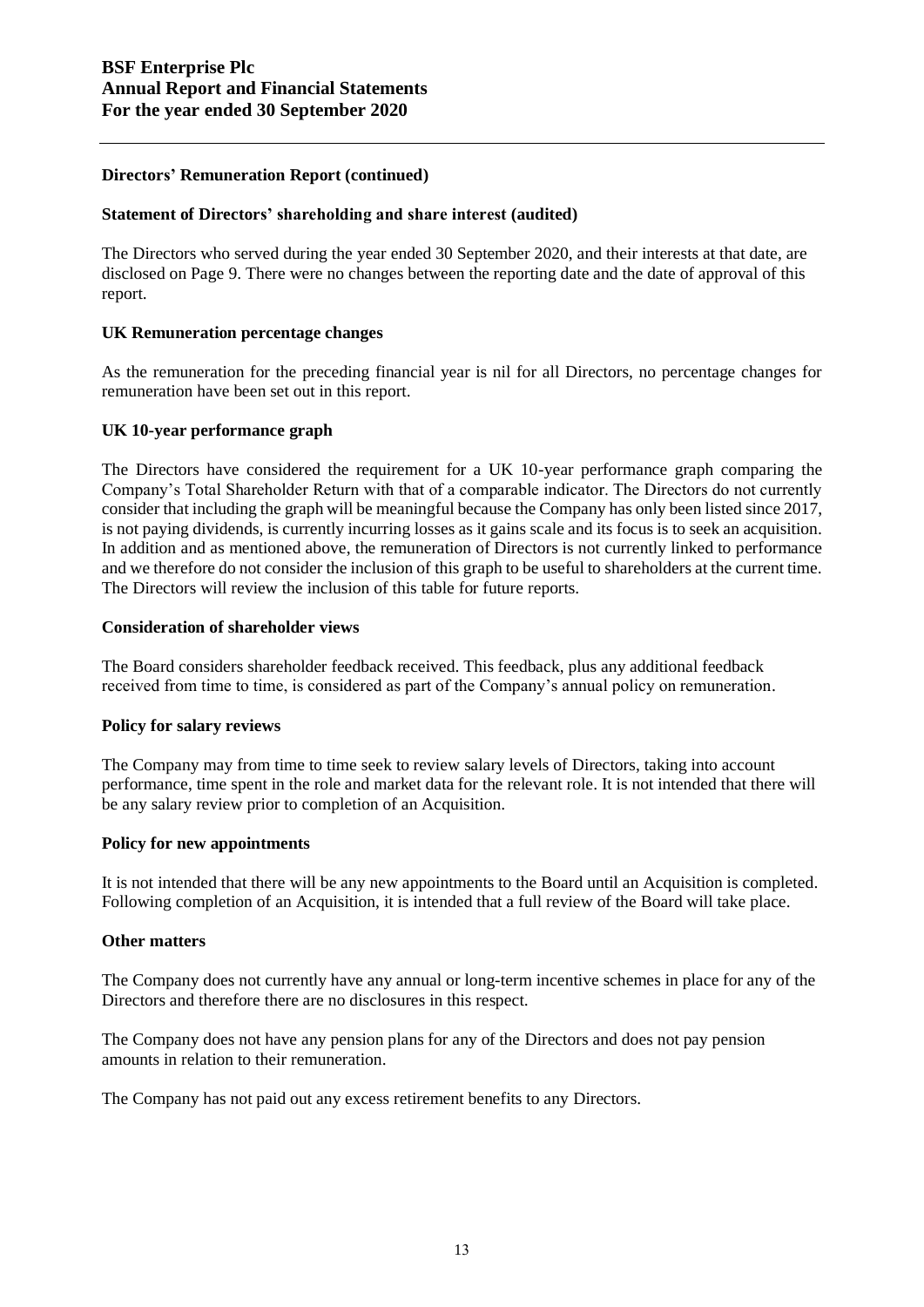# **BSF Enterprise Plc Annual Report and Financial Statements For the year ended 30 September 2020**

# **Directors' Remuneration Report (continued)**

Approved on behalf of the Board of Directors by;

………………………………………….

Geoffrey Baker **Director** 

Date: 1 March 2021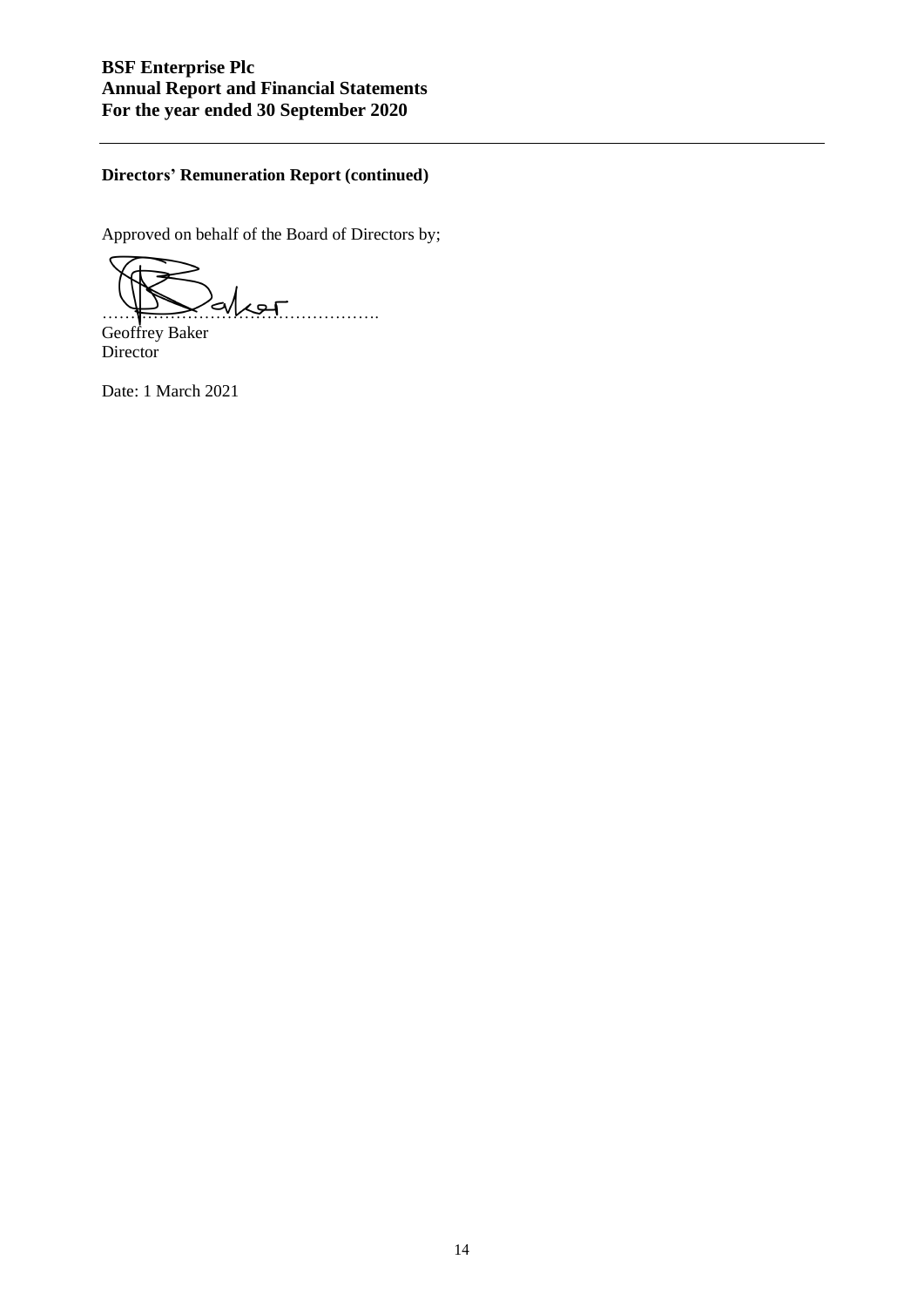# **Statement of Directors' Responsibilities**

The Directors are responsible for preparing the Annual Report and the financial statements in accordance with applicable law and regulations.

Company law requires the Directors to prepare financial statements for each financial year. Under that law, the Directors have elected to prepare the financial statements in accordance with International Financial Reporting Standards (IFRSs) as adopted by the European Union. Under company law the Directors must not approve the financial statements unless they are satisfied that they give a true and fair view of the state of the affairs of the Company and of the profit or loss for that period.

In preparing these financial statements, the Directors are also required to:

- select suitable accounting policies and then apply them consistently;
- make judgements and accounting estimates that are reasonable and prudent;
- state whether applicable IFRSs as adopted by the European Union have been followed, subject to any material departures disclosed and explained in the financial statements;
- prepare the Strategic Report, Directors' Report and Directors' Remuneration Report which comply with the requirements of the Companies Act 2006; and
- prepare the financial statements on the going concern basis unless it is inappropriate to presume that the Company will continue in business.

The Directors are responsible for keeping adequate accounting records that are sufficient to show and explain the Company's transactions and disclose with reasonable accuracy at any time the financial position of the Company and enable them to ensure that the Financial Statements comply with the Companies Act 2006. They are also responsible for safeguarding the assets of the Company and hence for taking reasonable steps for the prevention and detection of fraud and other irregularities.

The Directors are responsible for the maintenance and integrity of the corporate and financial information included on the Company's website. Legislation in the United Kingdom governing the preparation and dissemination of financial statements may differ from legislation in other jurisdictions.

### **Directors' responsibility statement pursuant to disclosure and Transparency Rules**

The Directors are responsible for preparing the Financial Statements in accordance with the Disclosure and Transparency Rules of the United Kingdom's Financial Conduct Authority ("DTR") and with International Financial Reporting Standards as adopted by the European Union.

Each of the Directors, whose names and functions as listed in the Board of Directors confirm that, to the best of their knowledge:

- the financial statements, prepared in accordance with the IFRS as adopted by the European Union, give a true and fair view of the assets, liabilities, financial position and profit or loss of the Company;
- the Strategic and Directors' Report include a fair review of the development and performance of the business and the financial position of the Company, together with a description of the principal risks and uncertainties that it faces; and
- the Annual Report and financial statements, taken as a whole, are fair, balanced and understandable and provide the information necessary for shareholders to assess the Company's performance, business model and strategy.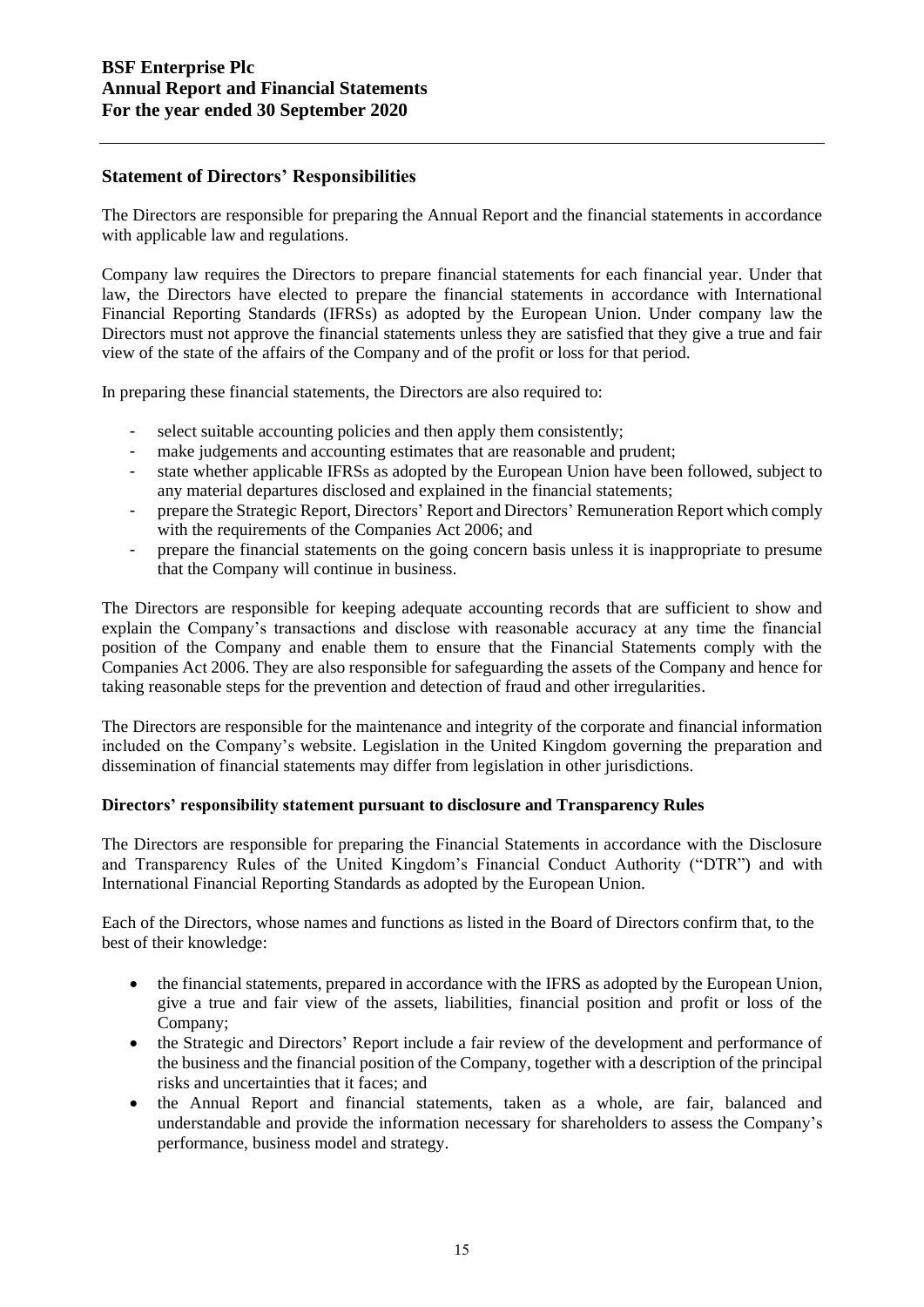# **BSF Enterprise Plc Annual Report and Financial Statements For the year ended 30 September 2020**

# **Statement of Directors' Responsibilities (continued)**

Approved on behalf of the Board of Directors by;

………………………………………….

Geoffrey Baker **Director** 

Date: 1 March 2021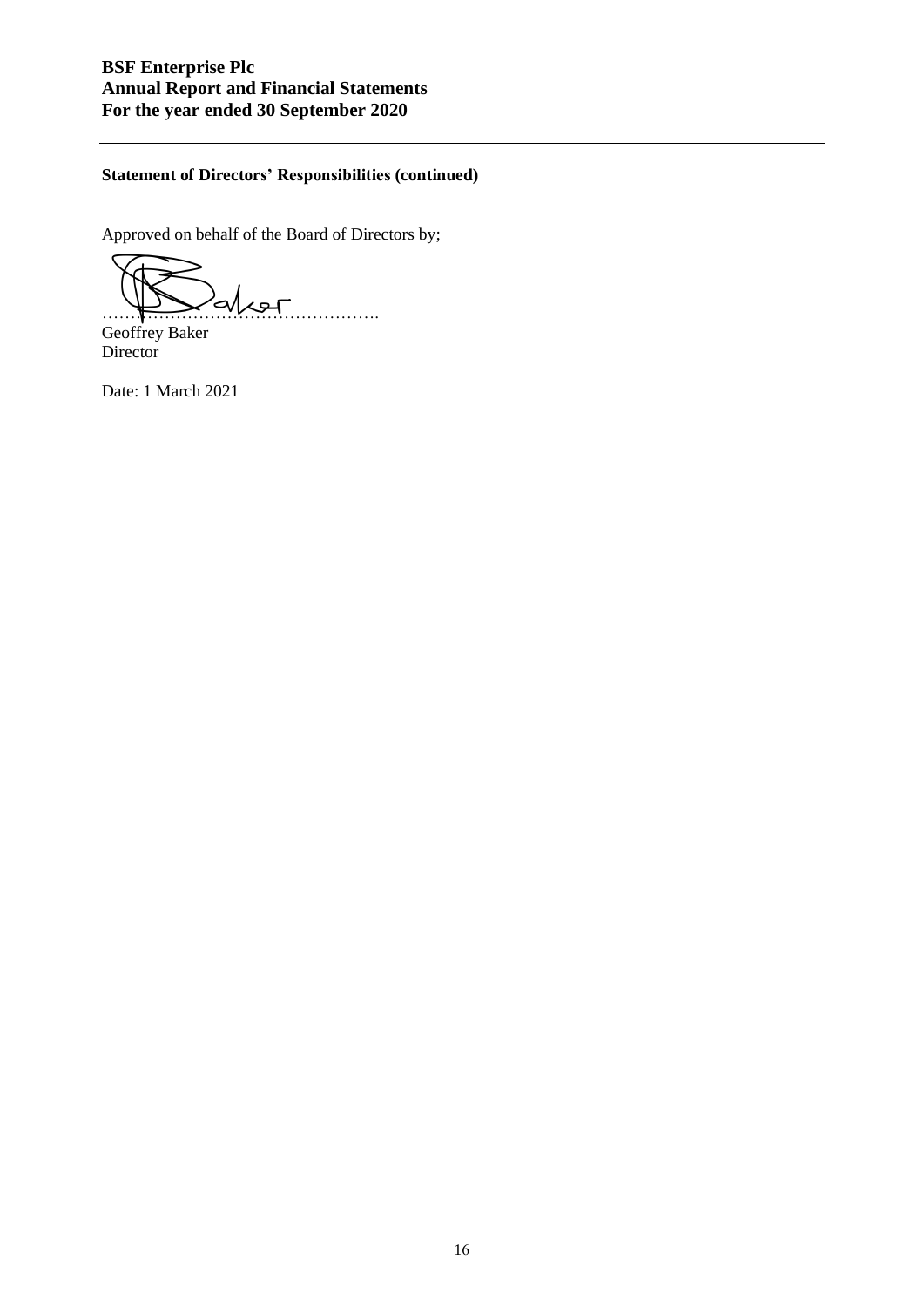# **Independent Auditor's Report to the Members of BSF Enterprise Plc**

# **Opinion**

We have audited the financial statements of BSF Enterprise Plc (the 'company') for the year ended 30 September 2020 which comprise the Statement of Comprehensive Income, the Statement of Financial Position, the Statement of Changes in Equity, the Statement of Cash Flows and notes to the financial statements, including a summary of significant accounting policies. The financial reporting framework that has been applied in their preparation is applicable law and International Financial Reporting Standards (IFRSs) as adopted by the European Union.

In our opinion, the financial statements:

- give a true and fair view of the state of the company's affairs as at 30 September 2020 and of its loss for the year then ended;
- have been properly prepared in accordance with IFRSs as adopted by the European Union; and
- have been prepared in accordance with the requirements of the Companies Act 2006.

# **Basis for opinion**

We conducted our audit in accordance with International Standards on Auditing (UK) (ISAs (UK)) and applicable law. Our responsibilities under those standards are further described in the Auditor's responsibilities for the audit of the financial statements section of our report. We are independent of the company in accordance with the ethical requirements that are relevant to our audit of the financial statements in the UK, including the FRC's Ethical Standard as applied to listed public interest entities, and we have fulfilled our other ethical responsibilities in accordance with these requirements. We believe that the audit evidence we have obtained is sufficient and appropriate to provide a basis for our opinion.

### **Conclusions relating to going concern**

We have nothing to report in respect of the following matters in relation to which the ISAs (UK) require us to report to you where:

- the directors' use of the going concern basis of accounting in the preparation of the financial statements is not appropriate; or
- the directors have not disclosed in the financial statements any identified material uncertainties that may cast significant doubt about the company's ability to continue to adopt the going concern basis of accounting for a period of at least twelve months from the date when the financial statements are authorised for issue.

### **Our application of materiality**

The scope of our audit was influenced by our application of materiality. The quantitative and qualitative thresholds for materiality determine the scope of our audit and the nature, timing and extent of our audit procedures. Materiality for the financial statements was set as £21,000 (2019: £27,000) based upon 5% of net assets (2019: 5% of net assets). Materiality was based on net assets as the Company is not yet revenue generating as it looks for a suitable acquisition target. Performance materiality and the triviality threshold for the financial statements was set at £15,750 (2019: £18,900) and £1,050 (2019: £1,350) respectively.

We have agreed with the directors that we would report to the committee individual audit differences in excess of £1,050 as well as differences below these thresholds that, in our view, warranted reporting on qualitative grounds.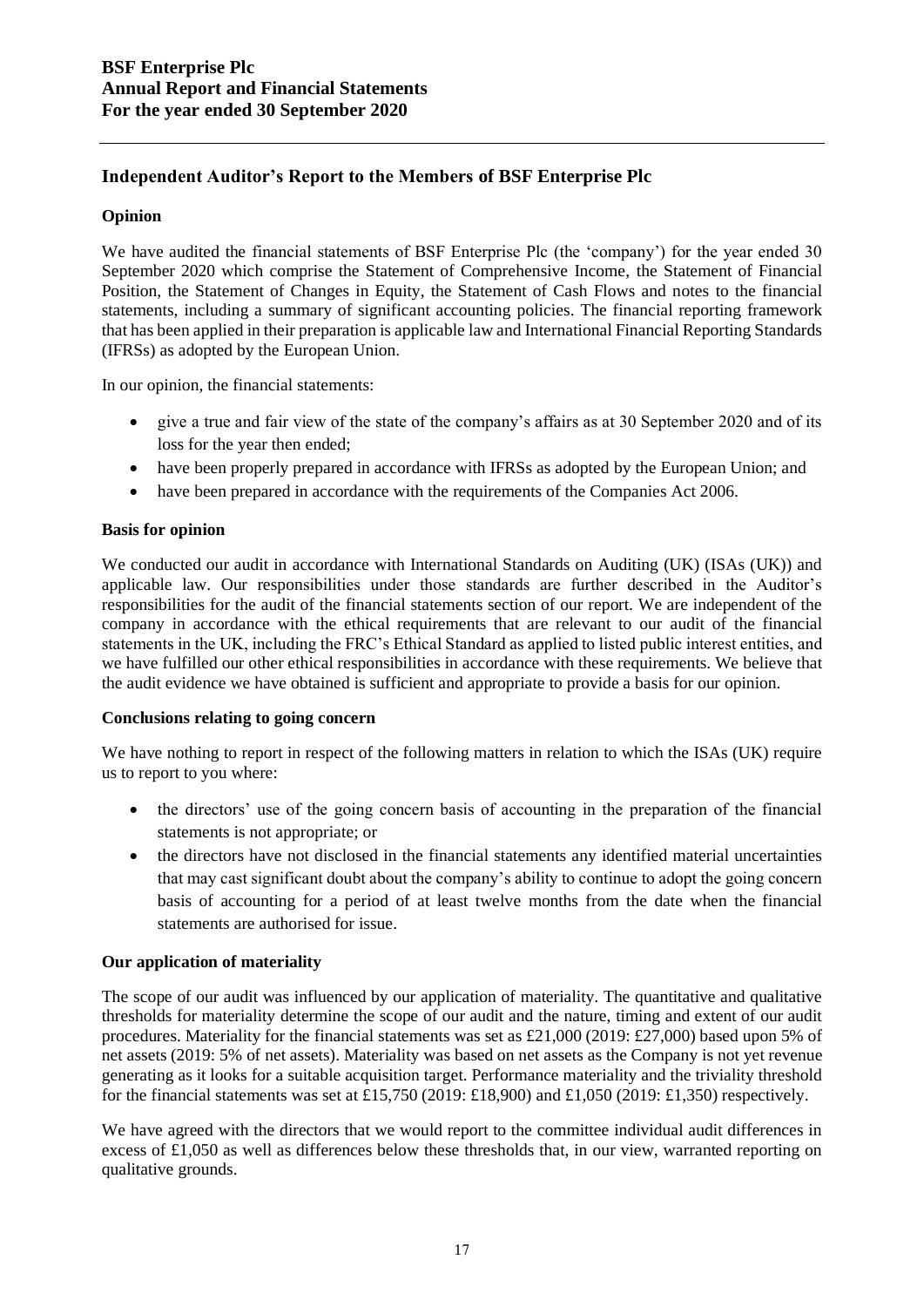# **Independent Auditor's Report to the Members of BSF Enterprise (continued)**

### **An overview of the scope of our audit**

In designing our audit, we determined materiality, and assessed the risk of material misstatement in the financial statements. We also addressed the risk of management override of internal controls, including evaluation whether there was evidence of bias by the directors that representation a risk of material misstatement due to fraud.

# **Key audit matters**

We have determined that there are no key audit matters to communicate in our report.

# **Other information**

The other information comprises the information included in the annual report, other than the financial statements and our auditor's report thereon. The directors are responsible for the other information. Our opinion on the financial statements does not cover the other information and, except to the extent otherwise explicitly stated in our report, we do not express any form of assurance conclusion thereon. In connection with our audit of the financial statements, our responsibility is to read the other information and, in doing so, consider whether the other information is materially inconsistent with the financial statements or our knowledge obtained in the audit or otherwise appears to be materially misstated. If we identify such material inconsistencies or apparent material misstatements, we are required to determine whether there is a material misstatement in the financial statements or a material misstatement of the other information. If, based on the work we have performed, we conclude that there is a material misstatement of this other information, we are required to report that fact.

We have nothing to report in this regard.

### **Opinions on other matters prescribed by the Companies Act 2006**

In our opinion the part of the directors' remuneration report to be audited has been properly prepared in accordance with the Companies Act 2006.

In our opinion, based on the work undertaken in the course of the audit:

- the information given in the strategic report and the directors' report for the financial year for which the financial statements are prepared is consistent with the financial statements; and
- the strategic report and the directors' report have been prepared in accordance with applicable legal requirements.

### **Matters on which we are required to report by exception**

In the light of the knowledge and understanding of the company and its environment obtained in the course of the audit, we have not identified material misstatements in the strategic report or the directors' report.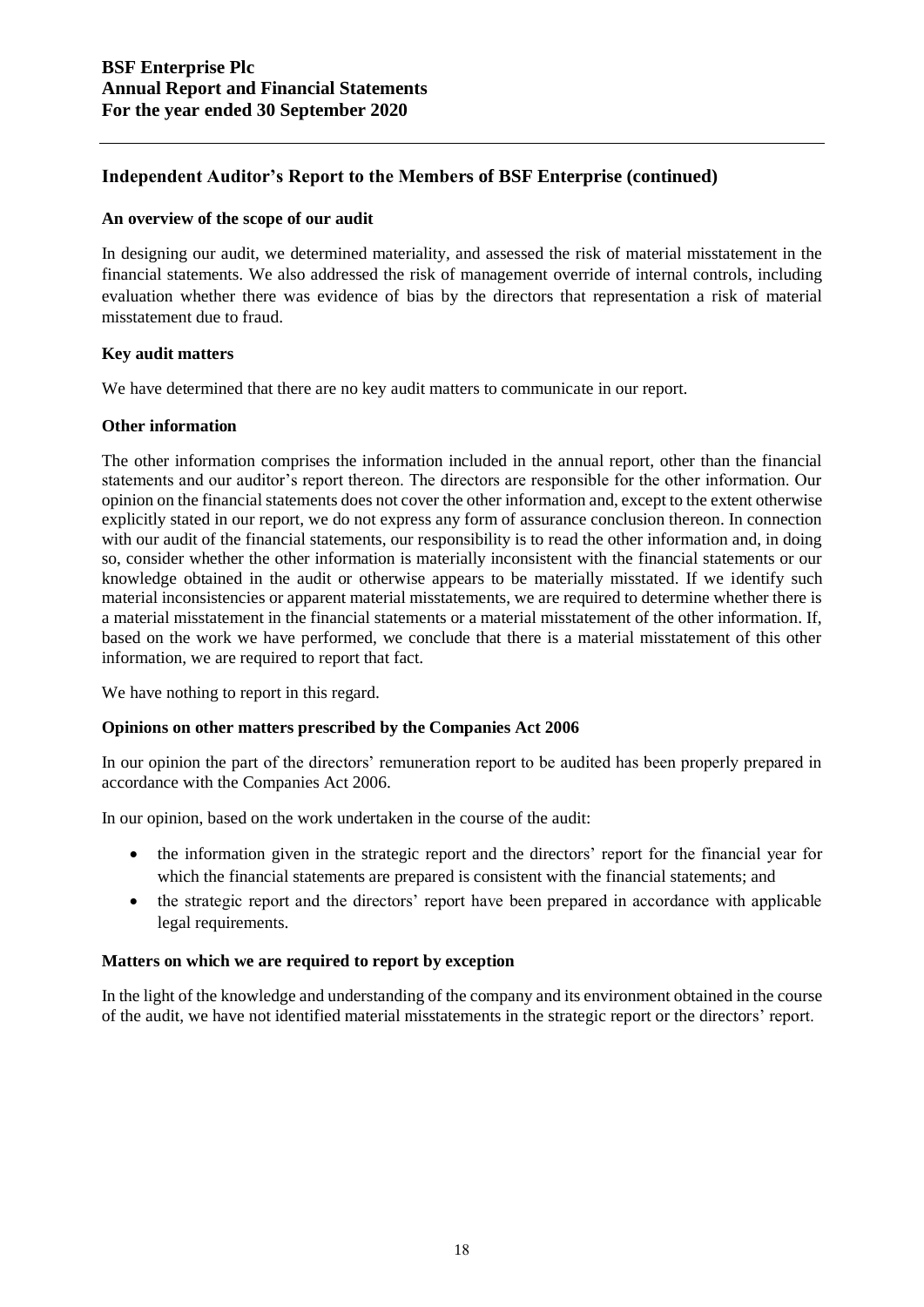# **Independent Auditor's Report to the Members of BSF Enterprise (continued)**

We have nothing to report in respect of the following matters in relation to which the Companies Act 2006 requires us to report to you if, in our opinion:

- adequate accounting records have not been kept, or returns adequate for our audit have not been received from branches not visited by us; or
- the financial statements and the part of the directors' remuneration report to be audited are not in agreement with the accounting records and returns; or
- certain disclosures of directors' remuneration specified by law are not made; or
- we have not received all the information and explanations we require for our audit.

### **Responsibilities of directors**

As explained more fully in the directors' responsibilities statement, the directors are responsible for the preparation of the financial statements and for being satisfied that they give a true and fair view, and for such internal control as the directors determine is necessary to enable the preparation of financial statements that are free from material misstatement, whether due to fraud or error.

In preparing the financial statements, the directors are responsible for assessing the company's ability to continue as a going concern, disclosing, as applicable, matters related to going concern and using the going concern basis of accounting unless the directors either intend to liquidate the company or to cease operations, or have no realistic alternative but to do so.

### **Auditor's responsibilities for the audit of the financial statements**

Our objectives are to obtain reasonable assurance about whether the financial statements as a whole are free from material misstatement, whether due to fraud or error, and to issue an auditor's report that includes our opinion. Reasonable assurance is a high level of assurance, but is not a guarantee that an audit conducted in accordance with ISAs (UK) will always detect a material misstatement when it exists. Misstatements can arise from fraud or error and are considered material if, individually or in the aggregate, they could reasonably be expected to influence the economic decisions of users taken on the basis of these financial statements.

A further description of our responsibilities for the audit of the financial statements is located on the Financial Reporting Council's website at: *[www.frc.org.uk/auditorsresponsibilities](http://www.frc.org.uk/auditorsresponsibilities)*. This description forms part of our auditor's report.

### **Other matters which we are required to address**

We were appointed by the Board of Directors on 21 November 2019 to audit the financial statements for the period ending 30 September 2020. Our total uninterrupted period of engagement is two years, covering the periods ending 30 September 2019 to 30 September 2020.

The non-audit services prohibited by the FRC's Ethical Standard were not provided to the company and we remain independent of the company in conducting our audit.

We identified areas of laws and regulations that could reasonably be expected to have a material effect on the financial statements from our sector experience and through discussions with the directors. We considered the extent of compliance with those laws and regulations as part of our audit procedures on the related financial statement items. We communicated identified laws and regulations throughout our audit team and remained alert to indications of non-compliance throughout the audit.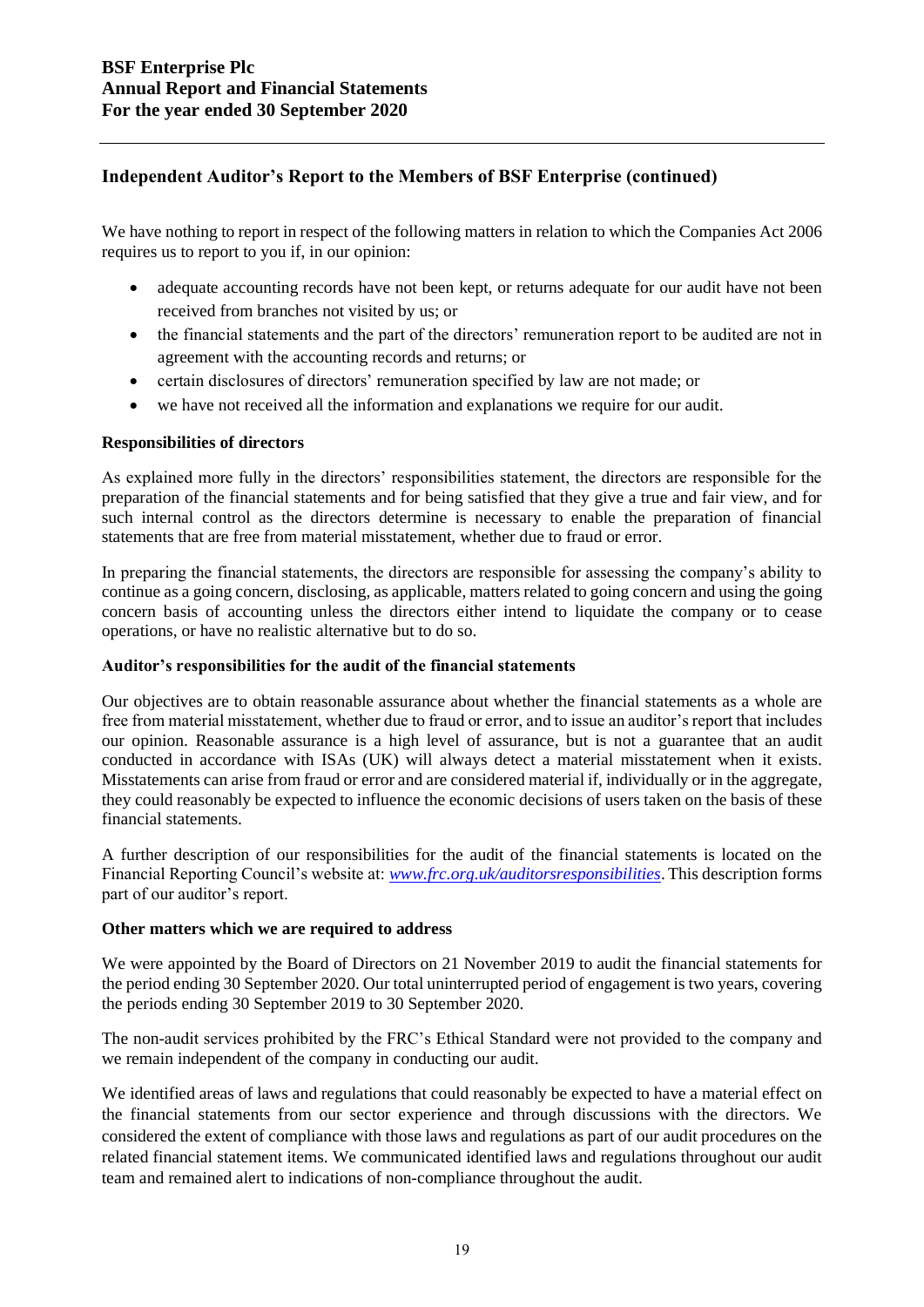# **Independent Auditor's Report to the Members of BSF Enterprise (continued)**

Our audit opinion is consistent with the additional report to those charged with governance.

### **Use of our report**

This report is made solely to the company's members, as a body, in accordance with Chapter 3 of Part 16 of the Companies Act 2006. Our audit work has been undertaken so that we might state to the company's members those matters we are required to state to them in an auditor's report and for no other purpose. To the fullest extent permitted by law, we do not accept or assume responsibility to anyone, other than the company and the company's members as a body, for our audit work, for this report, or for the opinions we have formed.

Joseph Archer

**Joseph Archer (Senior Statutory Auditor)** 15 Westferry Circus For and on behalf of PKF Littlejohn LLP Canary Wharf **Statutory Auditor** London E14 4HD

1 March 2021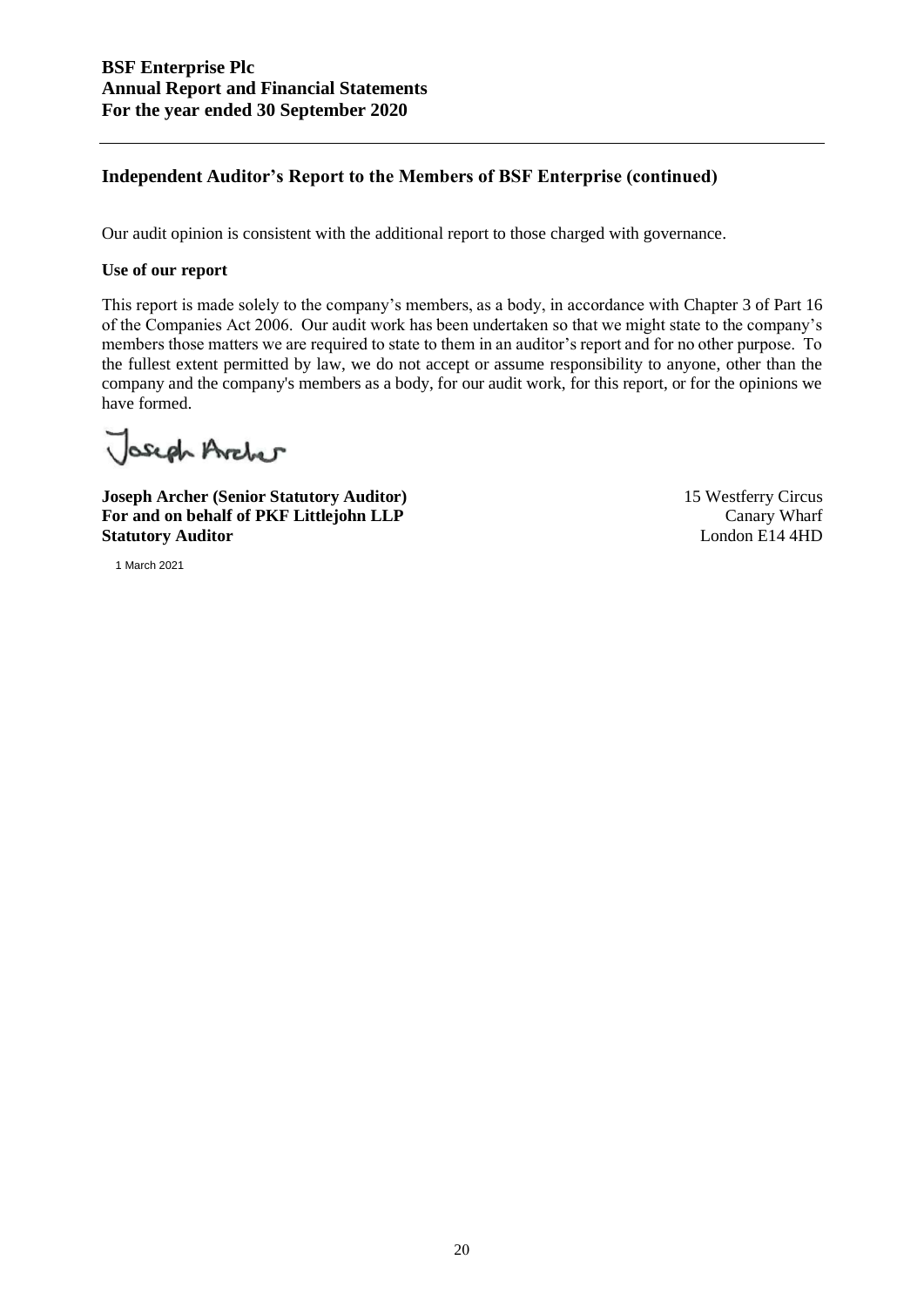# **Statement of Comprehensive Income for the year ended 30 September 2020**

|                                                                                 | Note           | <b>Year ended 30</b><br><b>September</b><br>2020<br>£ | From 5<br>September 2018<br>to 30 September<br>2019<br>£ |
|---------------------------------------------------------------------------------|----------------|-------------------------------------------------------|----------------------------------------------------------|
| <b>Continuing operations</b>                                                    |                |                                                       |                                                          |
| Listing expenses<br>Administrative expenses                                     | 5              | (93, 845)                                             | (67,020)<br>(27, 378)                                    |
| <b>Loss before taxation</b>                                                     | $\overline{4}$ | (93, 845)                                             | (94, 398)                                                |
| <b>Taxation</b>                                                                 | 6              |                                                       |                                                          |
| Loss for the year                                                               |                | (93, 845)                                             | (94, 398)                                                |
| Other comprehensive income for the<br>year                                      |                |                                                       |                                                          |
| Total comprehensive income for the<br>year attributable to the equity<br>owners |                | (93, 845)                                             | (94, 398)                                                |
| <b>Earnings per share</b>                                                       |                |                                                       |                                                          |
| Basic and diluted (pence per share)                                             | $\overline{7}$ | (0.51)                                                | (1.59)                                                   |

There are no items of other comprehensive income.

The notes to the financial statements form an integral part of these financial statements.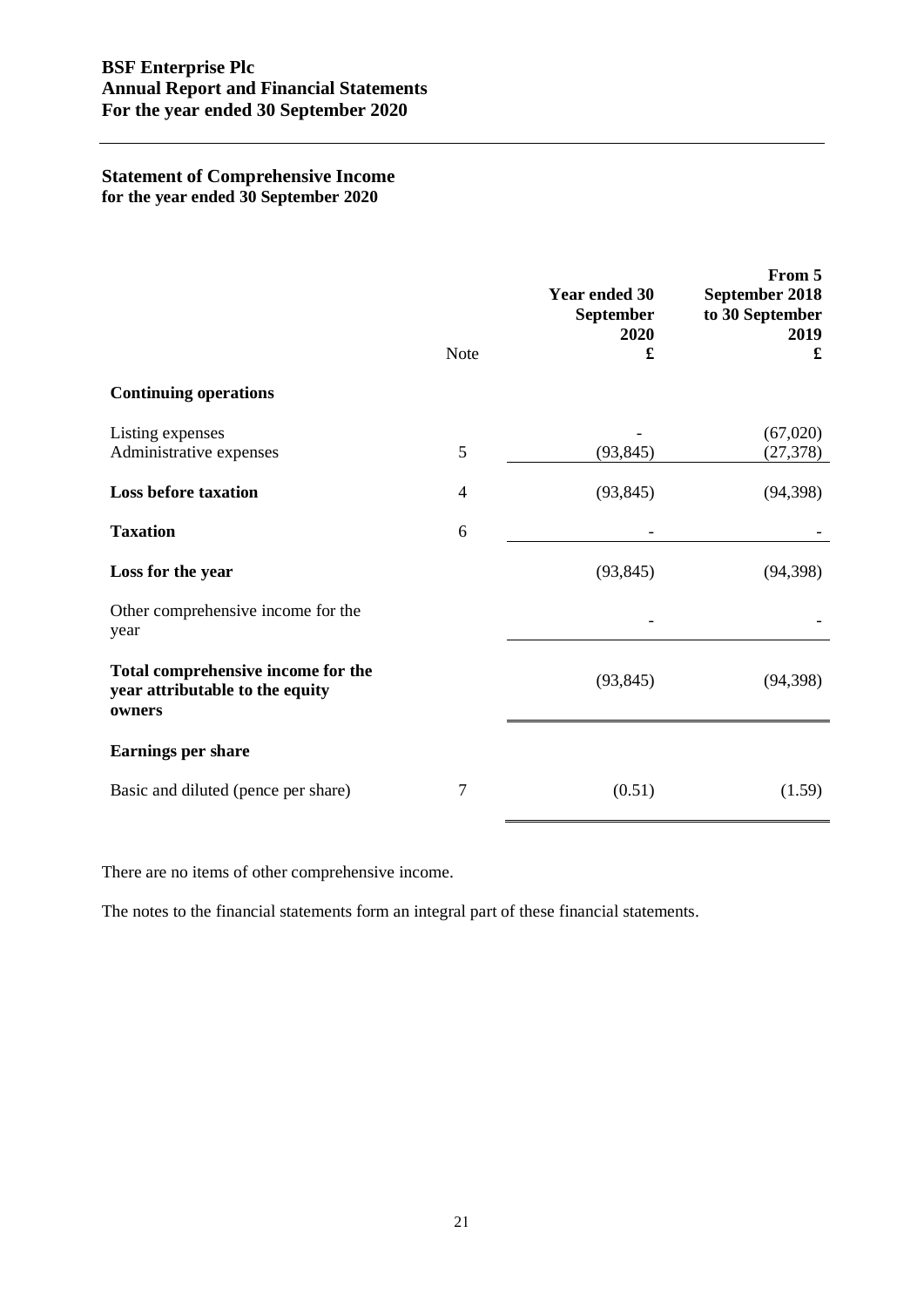# **BSF Enterprise Plc Annual Report and Financial Statements For the year ended 30 September 2020**

### **Statement of Financial Position as at 30 September 2020**

|         | £                                                                                              |
|---------|------------------------------------------------------------------------------------------------|
|         |                                                                                                |
|         |                                                                                                |
|         |                                                                                                |
|         | 552,202                                                                                        |
|         |                                                                                                |
|         | 552,202                                                                                        |
| 455,398 | 552,202                                                                                        |
|         |                                                                                                |
|         |                                                                                                |
|         |                                                                                                |
| 203,400 | 203,400                                                                                        |
|         | 407,984                                                                                        |
|         | (94, 398)                                                                                      |
| 423,141 | 516,986                                                                                        |
|         |                                                                                                |
|         |                                                                                                |
|         |                                                                                                |
|         | 35,216                                                                                         |
| 32,257  | 35,216                                                                                         |
|         | 552,202                                                                                        |
| 8<br>9  | Note<br>445,061<br>10,337<br>455,398<br>10<br>10<br>407,984<br>(188, 243)<br>32,257<br>455,398 |

The notes to the financial statements on pages 24 to 31 form an integral part of these financial statements**.**

This report was approved by the Board of Directors and authorised for issue on 1 March 2021 and signed on its behalf by;

 $\omega$ 

Geoffrey Baker Director

**Registered number: 11554014**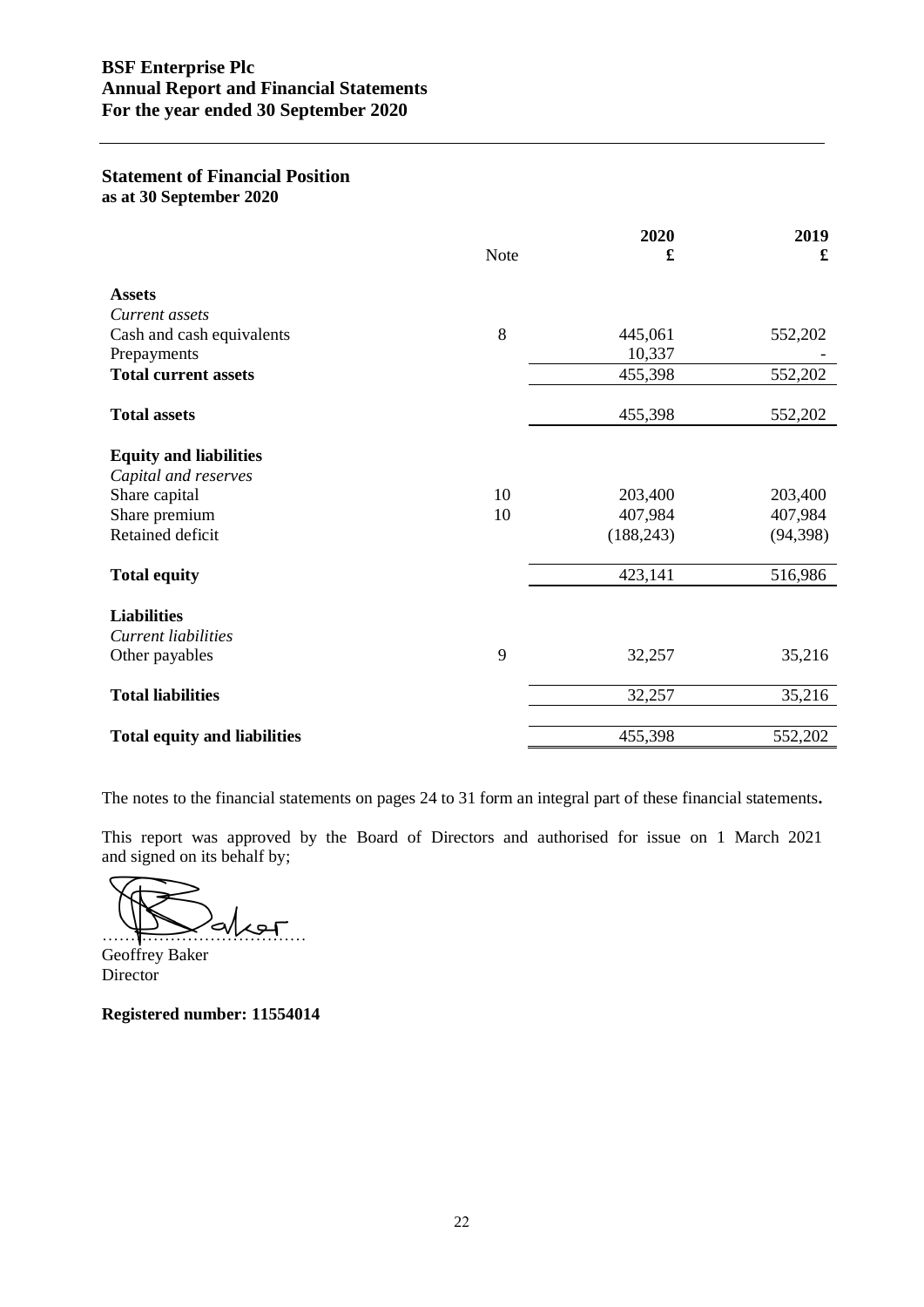# **Statement of Changes in Equity for the year ended 30 September 2020**

|                                               | <b>Share capital</b> |            | Share premium Retained deficit | <b>Total</b> |
|-----------------------------------------------|----------------------|------------|--------------------------------|--------------|
|                                               | £                    | £          | £                              | £            |
| As at 5 September 2018                        |                      |            |                                |              |
| <b>Comprehensive income</b><br>for the period |                      |            |                                |              |
| Loss during the period                        |                      |            | (94, 398)                      | (94, 398)    |
| Total comprehensive loss<br>for the period    |                      |            | (94, 398)                      | (94, 398)    |
| <b>Transactions with</b><br>owners            |                      |            |                                |              |
| Shares issued on<br>incorporation             | 1                    |            |                                | 1            |
| Issue of new Ordinary<br><b>Shares</b>        | 203,399              | 613,600    |                                | 816,999      |
| Share issue costs                             |                      | (205, 616) |                                | (205, 616)   |
| As at 1 October 2019                          | 203,400              | 407,984    | (94, 398)                      | 516,986      |
| <b>Comprehensive income</b><br>for the year   |                      |            |                                |              |
| Loss during the year                          |                      |            | (93, 845)                      |              |
| Total comprehensive loss<br>for the year      |                      |            | (93, 845)                      |              |
| As at 30 September<br>2020                    | 203,400              | 407,984    | (188, 243)                     | 423,141      |

The notes to the financial statements on pages 24 to 31 form an integral part of these financial statements.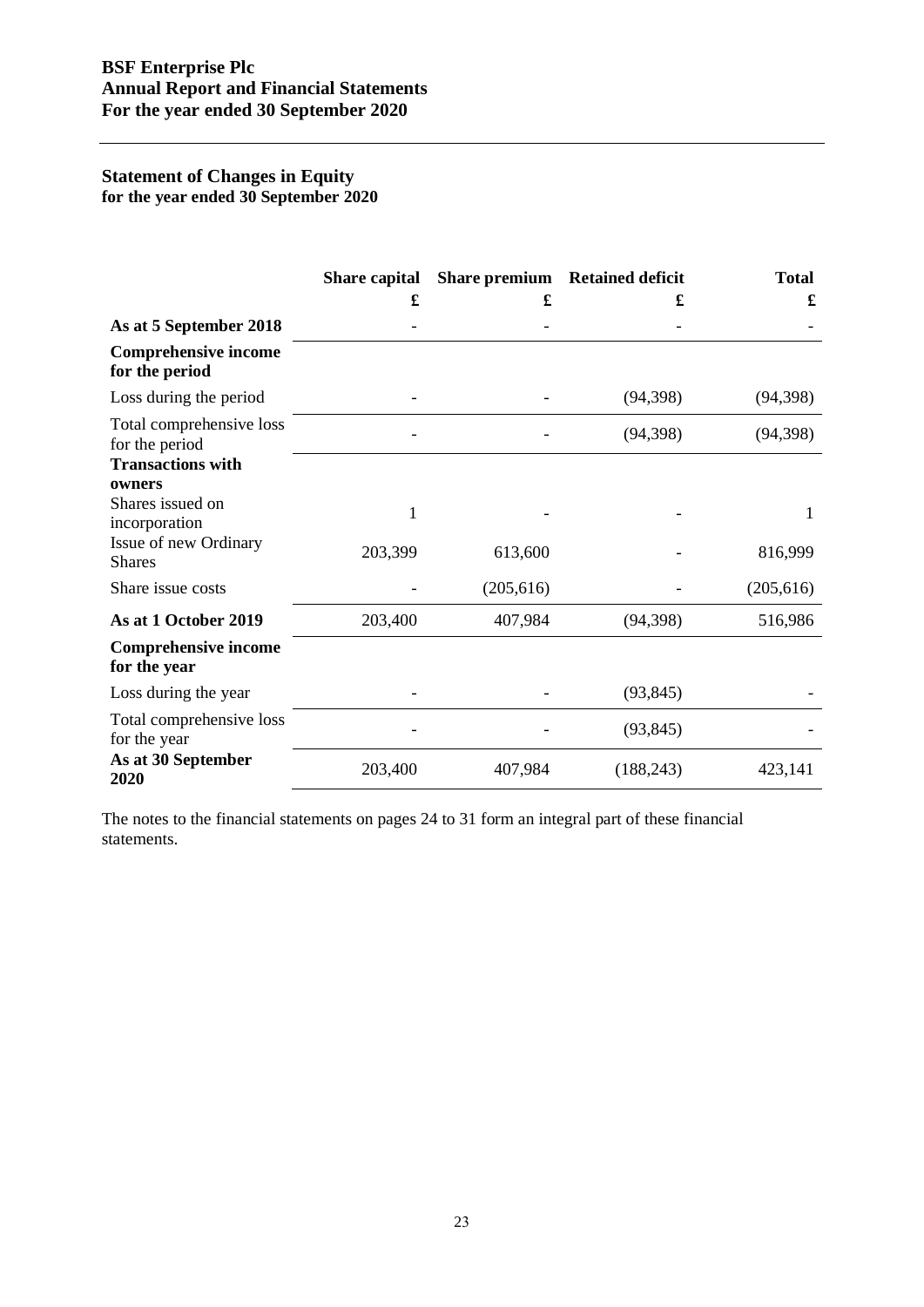# **Statement of Cash Flows for the year ended 30 September 2020**

|                                                        |             | <b>Year ended</b><br>30 September<br>2020 | From 5<br>September<br>2018 to 30<br><b>September</b><br>2019 |
|--------------------------------------------------------|-------------|-------------------------------------------|---------------------------------------------------------------|
|                                                        | <b>Note</b> | £                                         | £                                                             |
| <b>Cash flow from operating activities</b>             |             |                                           |                                                               |
| <b>Operating loss</b>                                  |             | (93, 845)                                 | (94, 398)                                                     |
| <b>Changes in working capital:</b>                     |             |                                           |                                                               |
| (Decrease)/increase in trade and other payables        | 9           | (2,959)                                   | 35,216                                                        |
| (Increase)/decrease in trade and other receivables     |             | (10, 337)                                 |                                                               |
| Net cash generated (used in)/from operating activities |             | (107, 141)                                | (59, 182)                                                     |
| <b>Cash flows from financing activities</b>            |             |                                           |                                                               |
| Proceeds from issue of shares, net of issue costs      |             |                                           | 611,384                                                       |
| Net cash generated from financing activities           |             |                                           | 611,384                                                       |
| (Decrease)/increase in cash and cash equivalents       |             | (107, 141)                                | 552,202                                                       |
| Cash and cash equivalents at beginning of the year     | 8           | 552,202                                   |                                                               |
| Cash and cash equivalents at end of the year           | 8           | 445,061                                   | 552,202                                                       |

No net debt reconciliation is provided as the Company has no debt.

The notes to the financial statements on pages 24 to 31 form an integral part of these financial statements**.**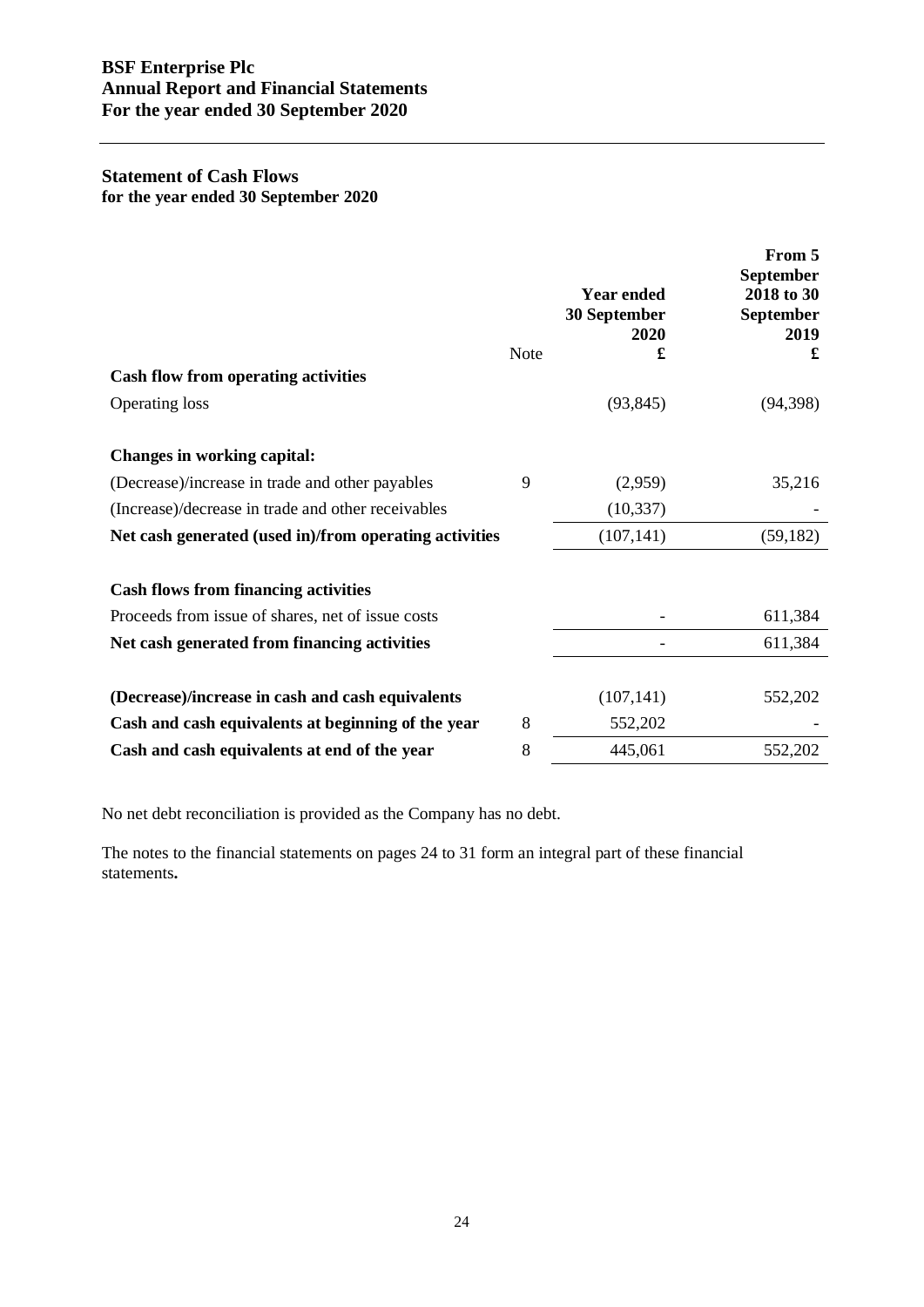### **1. General information**

The Company is a public limited liability company, listed on the London Stock Exchange, incorporated and registered in England and Wales on 5 September 2018 with registered company number 11554014.

The principal activity of the Company is to consider opportunities within the innovation marketing and technology sector. The Company is seeking an Acquisition target that focuses on trade innovation, data-driven analytics and technology to maximise sales and assist companies enter new markets. The address of the registered office is c/o Locke Lord (UK) LLP, 201 Bishopsgate, London, EC2M 3AB.

### **2. Accounting policies**

The principal accounting policies applied in the preparation of the financial statements are set out below. These policies have been consistently applied to the period presented, unless otherwise stated.

### **a) Basis of preparation**

The financial statements have been prepared in accordance with International Financial Reporting Standards ("IFRS") and IFRIC interpretations as adopted for by the European Union, and effective, or issued and early adopted, as at the date of these statements. The financial statements have been prepared using the historical cost basis. No fair value adjustments have been applied in the preparation of the Company Financial Information.

The financial statements are presented in British Pounds Sterling, the currency of the primary economic environment in which the Company operates and its functional currency.

The financial statements are presented in £ unless otherwise stated.

### **b) Standards and interpretations issued but not yet applied**

#### **New standards, amendments to standards and interpretations:**

During the financial year, the Company has adopted the following new IFRSs (including amendments thereto) and IFRIC interpretations that became effective for the first time.

| <b>Standard</b>             | <b>Impact on initial application</b>  | <b>Effective date</b> |
|-----------------------------|---------------------------------------|-----------------------|
| <b>IFRS 16</b>              | Leases                                | 1 January 2019        |
| <b>IFRIC</b> Interpretation | Uncertainty over Income Tax           | 1 January 2019        |
| 23                          | <b>Treatments</b>                     |                       |
| <b>IFRS 9</b>               | Prepayment Features with Negative     | 1 January 2019        |
| (Amendments)                | Compensation                          |                       |
| <b>IAS 28</b>               | Long-term Interests in Associates and | 1 January 2019        |
| (Amendments)                | <b>Joint Ventures</b>                 |                       |
| Annual                      | 2015-2017 Cycle                       | 1 January 2019        |
| improvements                |                                       |                       |
| <b>IAS 19</b>               | Plan Amendment, Curtailment or        | 1 January 2019        |
| (Amendments)                | Settlement.                           |                       |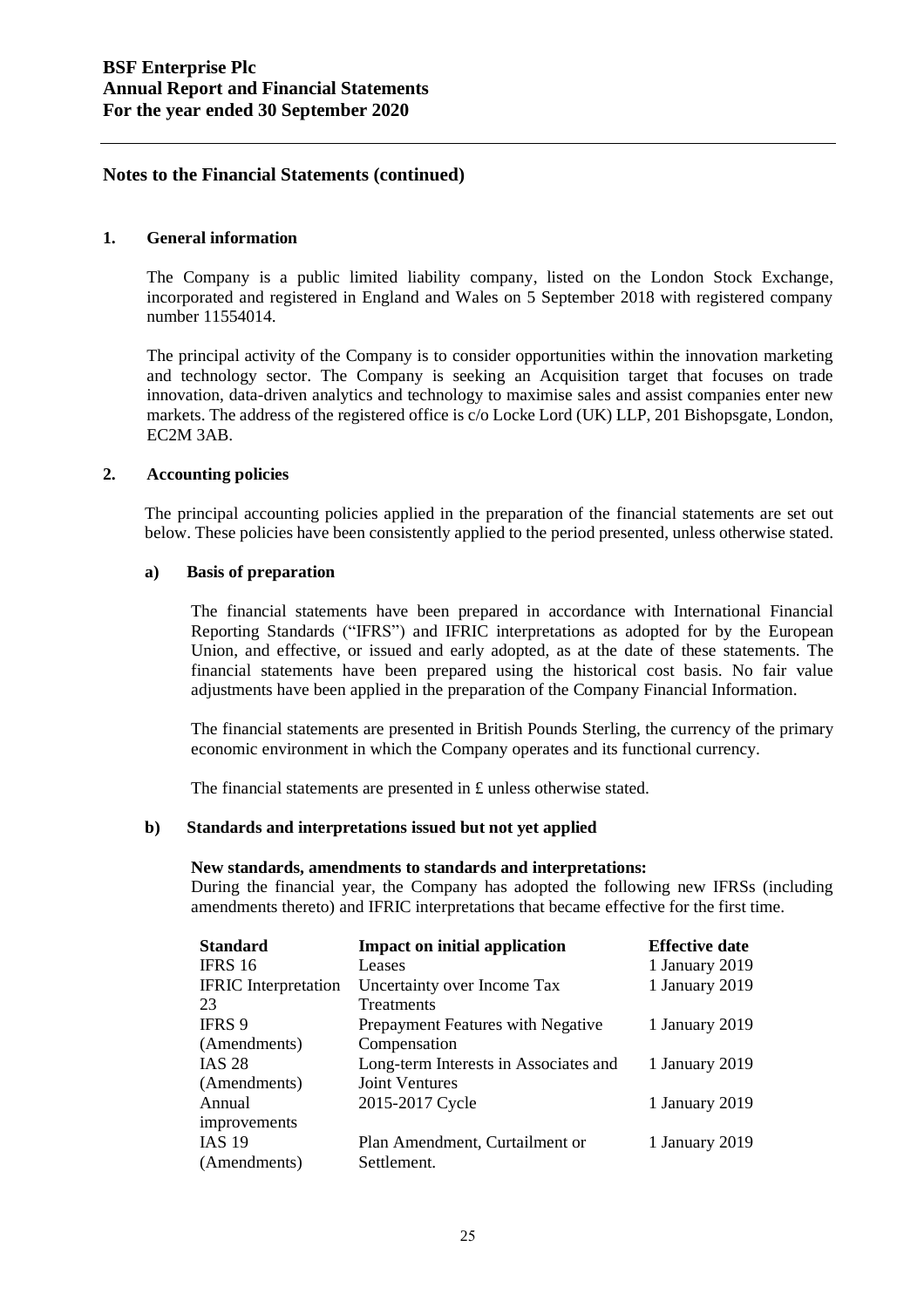No new standards, amendments or interpretations, effective for the first time for the financial year beginning on or after 1 July 2019 have had a material impact on the Company.

### **Standards issued but not yet effective:**

At the date of authorisation of these financial statements, the following standards and interpretations relevant to the Company and which have not been applied in these financial statements, were in issue but were not yet effective. In some cases, these standards and guidance have not been endorsed for use in the European Union.

| <b>Standard</b>         | <b>Impact on initial application</b>  | <b>Effective date</b> |
|-------------------------|---------------------------------------|-----------------------|
| IFRS 3 (amendments)     | Definition of a Business              | 1 January 2020        |
| <b>IFRS</b> standards   | References to the Conceptual          | 1 January 2020        |
| (amendments)            | Framework                             |                       |
| IAS 1 (amendments)      | Definition of Material                | 1 January 2020        |
| IAS 8 (amendments)      | Definition of Material                | 1 January 2020        |
| IFRS 9, IAS 39 and IFRS | <b>Interest Rate Benchmark Reform</b> | 1 January 2020        |
| 7 (amendments)          |                                       |                       |
| IFRS 17                 | <b>Insurance Contracts</b>            | 1 January 2021        |

The directors do not consider that these standards will impact the financial statements of the Company.

#### **c) Going concern**

In their assessment of going concern the Directors have considered the current and developing impact on the business as a result of the COVID-19 virus. This has not had a significant, immediate impact on the company's operations but the Directors are aware that if the current situation becomes prolonged then this may change.

Having regard to the above, the Directors believe it appropriate to adopt the going concern basis of accounting in preparing the financial statements, which assumes that the Company will continue to be able to meet its liabilities as they fall due for the foreseeable future. The Company meets its day to day working capital requirements through existing cash reserves. The Directors have prepared projected cash flow information for a period of at least twelve months from the date of their approval of the financial statements. On the basis of this cash flow information, the Directors consider that the Company will continue to operate without the need for additional financing whilst it identifies and completes suitable transaction opportunities. When a suitable transaction is identified, the Directors will consider the need for further funding to complete the transaction. Therefore, the Directors consider it appropriate to prepare the financial statements on a going concern basis.

### **d) Comparative figures**

The comparative figures have been presented for the period ended 30 September 2019, covering the period from incorporation on 5 September 2018.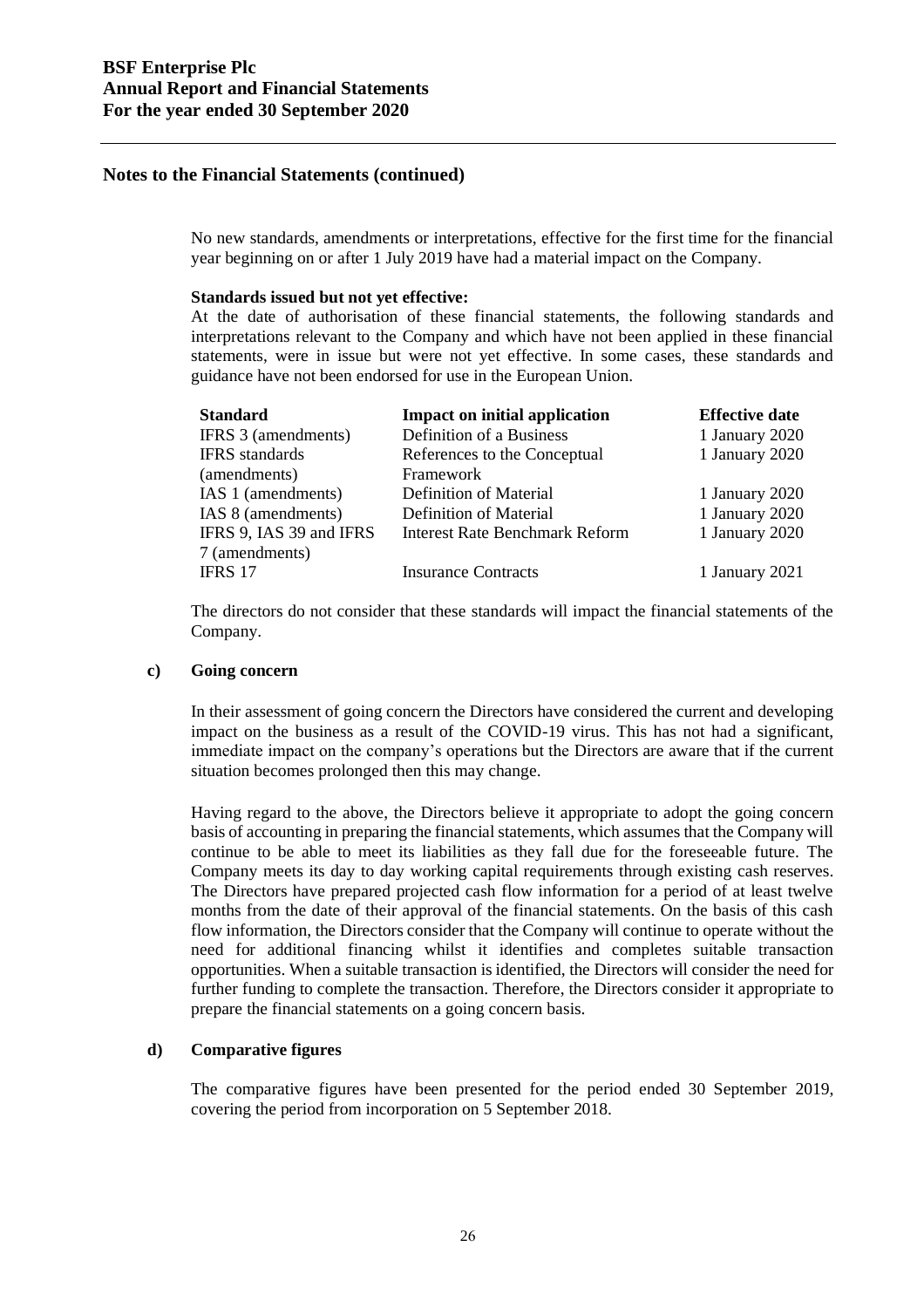### **e) Segment reporting**

Operating segments are reported in a manner consistent with the internal reporting provided to the chief operating decision-maker. The chief operating decision-maker, who is responsible for allocating resources and assessing performance of the operating segments, has been identified as the Board of Directors that makes strategic decisions.

The chief decision-maker believes that the Company's continuing operations comprise one segment being identifying and acquiring investment projects. The financial information therefore of the single segment is the same as that set out in the Statement of Comprehensive Income, Statement of Financial Position, Statement of Changes in Equity and Statement of Cash Flows.

### **f) Taxation**

Tax currently payable is based on taxable profit for the year. Taxable profit differs from profit as reported in the income statement because it excludes items of income and expense that are taxable or deductible in other years and it further excludes items that are never taxable or deductible. The Company's liability for current tax is calculated using tax rates that have been enacted or substantively enacted by the balance sheet date.

Deferred tax is recognised on differences between the carrying amounts of assets and liabilities in the financial statements and the corresponding tax bases used in the computation of taxable profit, and is accounted for using the balance sheet liability method. Deferred tax liabilities are generally recognised for all taxable temporary differences and deferred tax assets are recognised to the extent that it is probable that taxable profits will be available against which deductible temporary differences can be utilised. Such assets and liabilities are not recognised if the temporary difference arises from initial recognition of goodwill or from the initial recognition (other than in a business combination) of other assets and liabilities in a transaction that affects neither the taxable profit nor the accounting profit.

Deferred tax liabilities are recognised for taxable temporary differences arising on investments in subsidiaries and associates, and interests in joint ventures, except where the Company is able to control the reversal of the temporary difference and it is probable that the temporary difference will not reverse in the foreseeable future.

The carrying amount of deferred tax assets is reviewed at each balance sheet date and reduced to the extent that it is no longer probable that sufficient taxable profits will be available to allow all or part of the asset to be recovered.

Deferred tax is calculated at the tax rates that are expected to apply in the year when the liability is settled, or the asset realised. Deferred tax is charged or credited to profit or loss, except when it relates to items charged or credited directly to equity, in which case the deferred tax is also dealt with in equity.

Deferred tax assets and liabilities are offset when there is a legally enforceable right to set off current tax assets against current tax liabilities and when they relate to income taxes levied by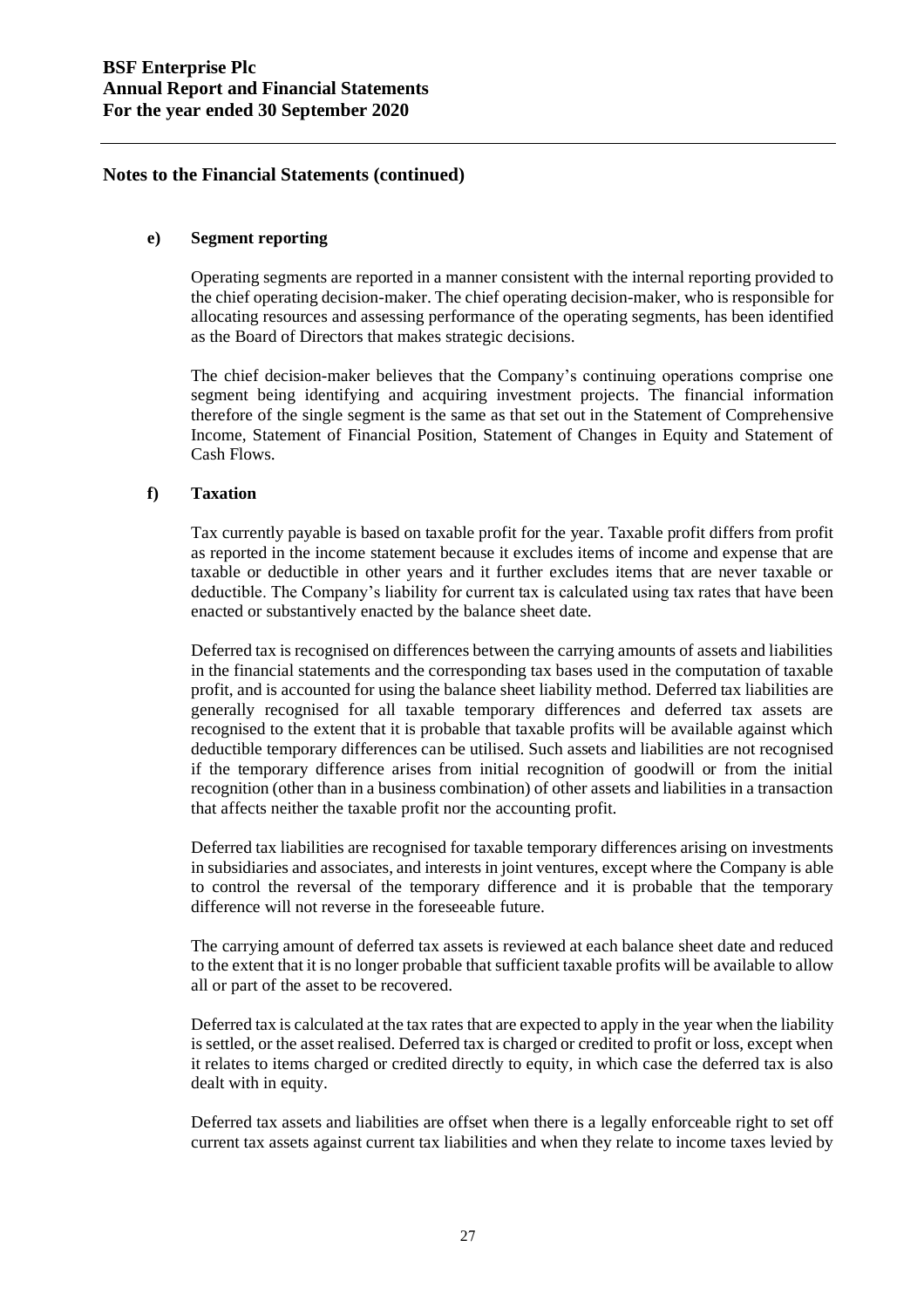the same taxation authority and the Company intends to settle its current tax assets and liabilities on a net basis.

### **g) Financial instruments**

### **Initial recognition**

A financial asset or financial liability is recognised in the statement of financial position of the Company when it arises or when the Company becomes part of the contractual terms of the financial instrument.

### **Classification**

### **Financial assets at amortised cost**

The Company measures financial assets at amortised cost if both of the following conditions are met:

- (1) the asset is held within a business model whose objective is to collect contractual cash flows; and
- (2) the contractual terms of the financial asset generating cash flows at specified dates only pertain to capital and interest payments on the balance of the initial capital.

Financial assets which are measured at amortised cost, are measured using the Effective Interest Rate Method (EIR) and are subject to impairment. Gains and losses are recognised in profit or loss when the asset is derecognised, modified or impaired.

### **Financial liabilities at amortised cost**

Financial liabilities measured at amortised cost using the effective interest rate method include current borrowings and trade and other payables that are short term in nature. Financial liabilities are derecognised if the Company's obligations specified in the contract expire or are discharged or cancelled.

Amortised cost is calculated by taking into account any discount or premium on acquisition and fees or costs that are an integral part of the effective interest rate ("EIR"). The EIR amortisation is included as finance costs in profit or loss. Trade payables other payables are non-interest bearing and are stated at amortised cost using the effective interest method.

### **Derecognition**

A financial asset is derecognised when:

(1) the rights to receive cash flows from the asset have expired, or

(2) the Company has transferred its rights to receive cash flows from the asset or has undertaken the commitment to fully pay the cash flows received without significant delay to a third party under an arrangement and has either (a) transferred substantially all the risks and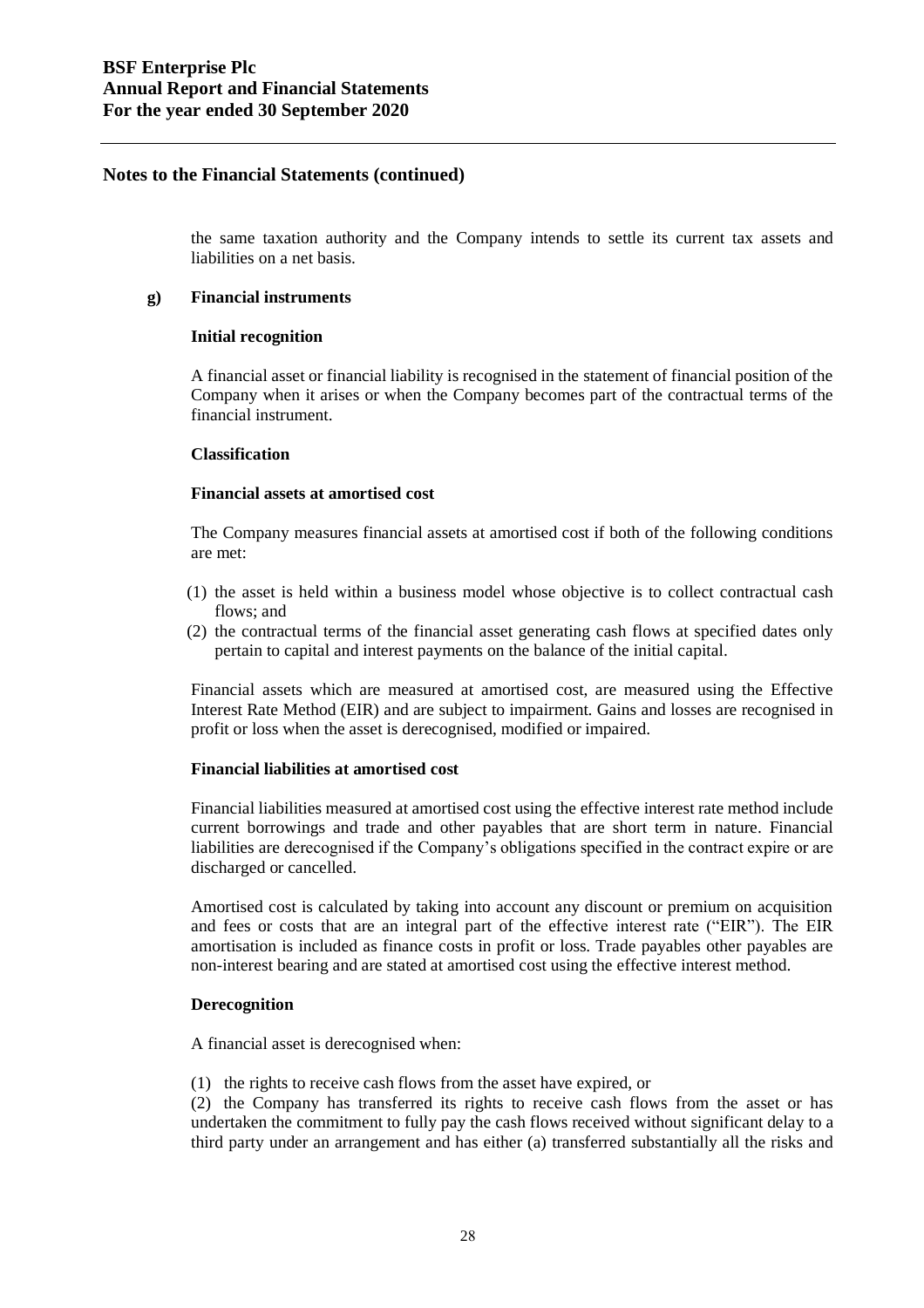the assets of the asset or (b) has neither transferred nor held substantially all the risks and estimates of the asset but has transferred the control of the asset.

### **Impairment**

The Company recognises a provision for impairment for expected credit losses regarding all financial assets. Expected credit losses are based on the balance between all the payable contractual cash flows and all discounted cash flows that the Company expects to receive. Regarding trade receivables, the Company applies the IFRS 9 simplified approach in order to calculate expected credit losses. Therefore, at every reporting date, provision for losses regarding a financial instrument is measured at an amount equal to the expected credit losses over its lifetime without monitoring changes in credit risk. To measure expected credit losses, trade receivables and contract assets have been grouped based on shared risk characteristics.

### **Trade and other receivables**

Trade and other receivables are initially recognised at fair value when related amounts are invoiced then carried at this amount less any allowances for doubtful debts or provision made for impairment of these receivables.

### **Cash and cash equivalents**

The Company considers any cash on short-term deposits and other short-term investments to be cash equivalents.

The Company considers the credit ratings of banks in which it holds funds in order to reduce its exposure to credit risk. The Company will only keep its holdings of cash and cash equivalents within institutions which have a strong credit rating.

#### **Trade payables**

These financial liabilities are all non-interest bearing and are initially recognised at the fair value of the consideration payable

### **h) Equity instruments**

An equity instrument is any contract that evidences a residual interest in the assets of the Company after deducting all of its liabilities. Equity instruments issued by the Company are recorded at the proceeds received net of direct issue costs.

Ordinary shares are classified as equity.

- Share capital account represents the nominal value of the shares issued.
- The share premium account represents premiums received on the initial issuing of the share capital. Any transaction costs associated with the issuing of shares are deducted from share premium, net of any related income tax benefits.
- Retained earnings include all current and prior period results as disclosed in the Statement of Comprehensive Income.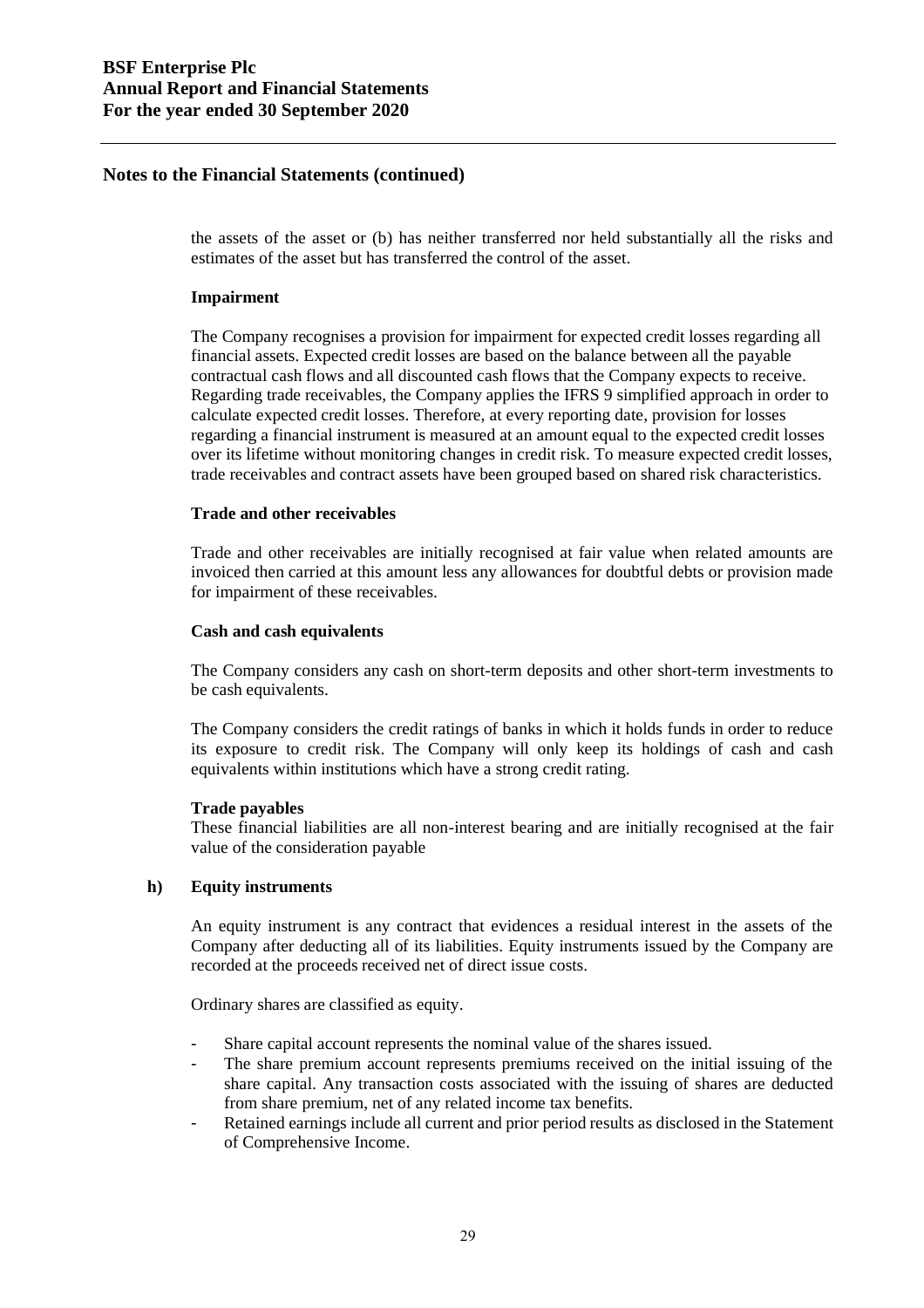### **i) Earnings per share**

Basic earnings per share is calculated by dividing:

• The loss attributable to owners of the Company, excluding any costs of servicing equity other than Ordinary Shares;

• By the weighted average number of Ordinary Shares outstanding during the financial period.

### **3. Critical accounting estimates and judgements**

The preparation of financial statements in conformity with IFRS as adopted by the European Union requires management to make estimates and assumptions that affect the reported amounts of income, expenditure, assets and liabilities. Estimates and judgements are continually evaluated, including expectations of future events to ensure these estimates to be reasonable.

The Directors consider that there are no critical accounting judgements or estimates relating to the financial information of the Company.

### **4. Loss before income tax**

The loss before income tax is stated after charging:

|                                                                                    | 2020   | 2019   |
|------------------------------------------------------------------------------------|--------|--------|
| Fees payable to the Company's auditors<br>- Audit of the Company's annual accounts | 18,000 | 18,000 |

### **5. Administrative expenses**

|                             | 2020   | 2019   |
|-----------------------------|--------|--------|
|                             | £      | £      |
| Legal and professional fees | 64,996 |        |
| Accounting fees             | 10,762 | 9,300  |
| Audit fees                  | 18,000 | 18,000 |
| Bank charges                | 87     | 78     |
|                             | 93,845 | 35,216 |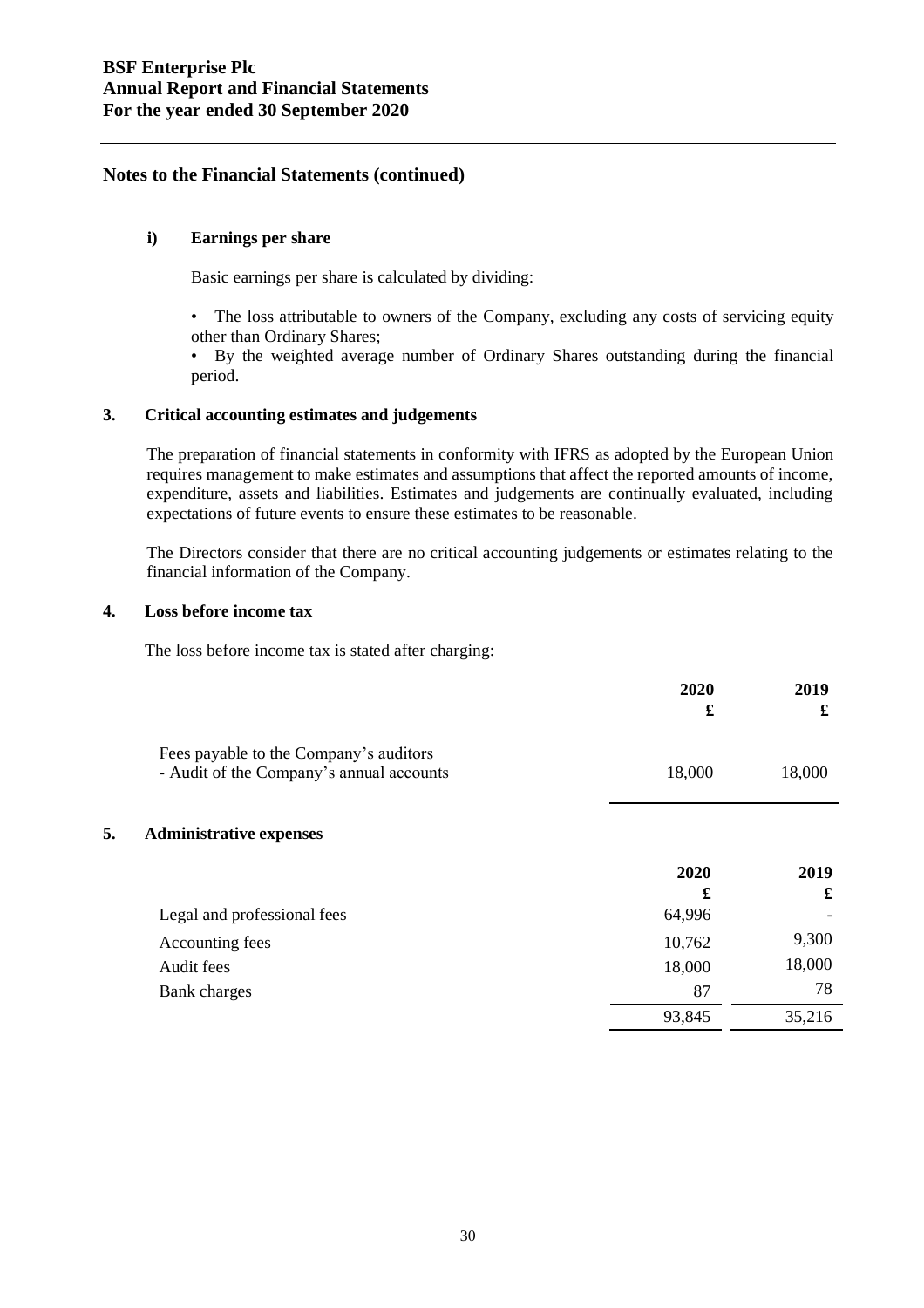### **6. Taxation**

Corporation tax is calculated at 19% of the estimated taxable profit for the year.

The charge for the year is made up as follows:

|                         | 2020     | 2019<br>x |
|-------------------------|----------|-----------|
|                         | £        |           |
| Current tax             | (13,375) | (5,202)   |
| Deferred tax            | 13,375   | 5,202     |
| Tax charge for the year |          |           |

The charge for the year can be reconciled to the loss in the Statement of Comprehensive Income as follows:

|                                           | 2020<br>£ | 2019<br>£ |
|-------------------------------------------|-----------|-----------|
| Loss before tax on continuing operations  | (93, 845) | (94, 398) |
| Tax at the UK corporation tax rate of 19% | (17, 831) | (17,936)  |
| Expenses not deductible                   | 4,456     | 12,734    |
| Deferred tax asset not taken              | 13,375    | 5,202     |
| Tax charge for the year                   |           |           |

The Company has accumulated tax losses of £97,775 (2019: £27,738). No deferred tax asset was recognised in respect of these accumulated tax losses as there is insufficient evidence that the amount will be recovered in future years.

# **7. Earnings per share**

The calculation of earnings per share is based on the following loss and number of shares:

|                                              | 2020       | 2019      |
|----------------------------------------------|------------|-----------|
| Loss for the year from continuing operations | £93.845    | £94,398   |
| Weighted average shares in issue             | 20,340,002 | 5,940,616 |
| Earnings per share (in pence)                | (0.51p)    | (1.59p)   |

Basic earnings per share is calculated by dividing the loss for the year from continuing operations of the Company by the weighted average number of Ordinary Shares in issue during the year. There are no potential dilutive shares in issue.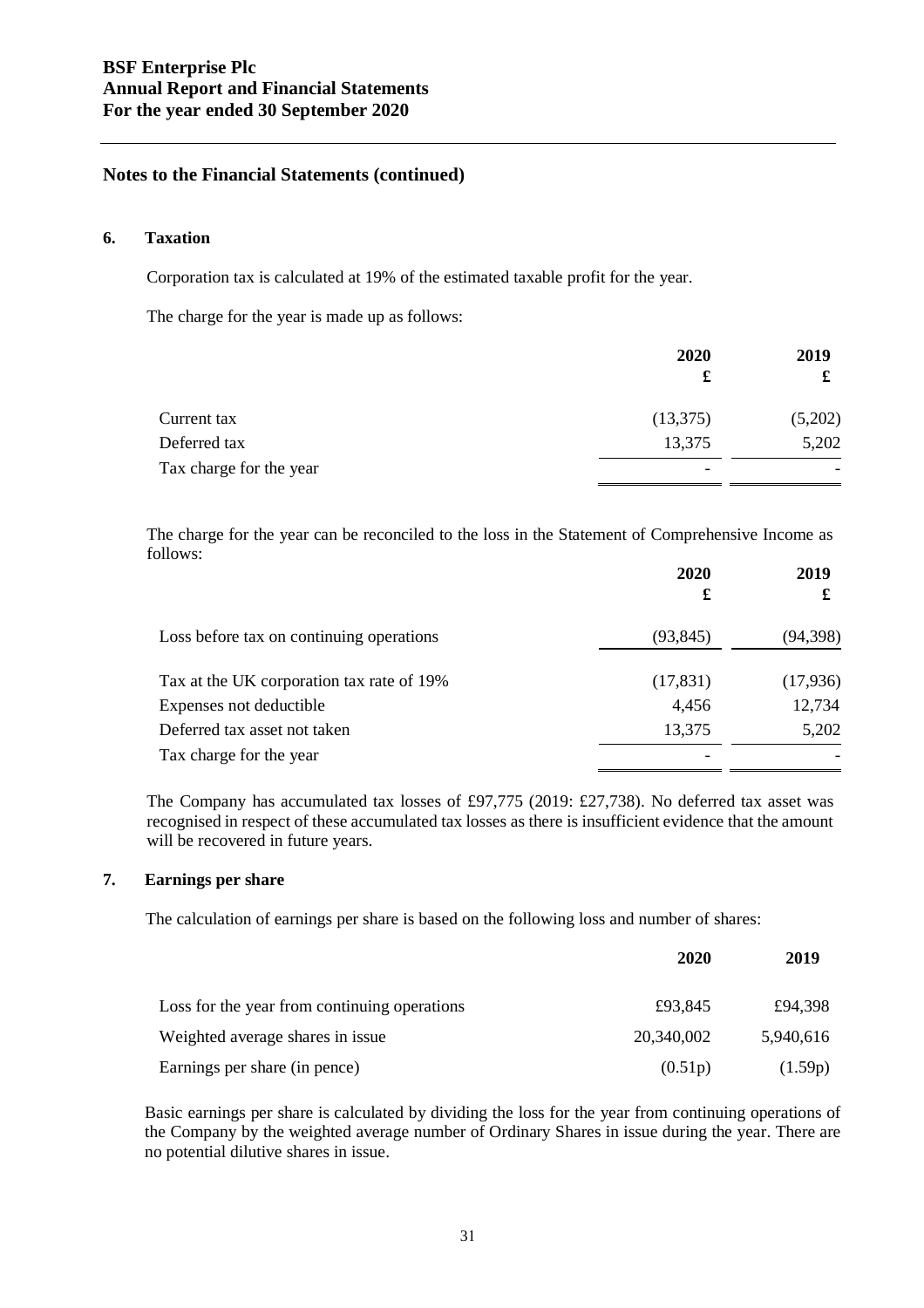#### **8. Cash and cash equivalents**

|              | 2020<br>£ | 2019<br>£ |
|--------------|-----------|-----------|
| Cash at Bank | 445,061   | 552,202   |

### **9. Other payables**

|                | 2020   | 2019<br>£ |
|----------------|--------|-----------|
|                | £      |           |
| Current:       |        |           |
| Trade payables | 4,957  | 7,916     |
| Accruals       | 27,300 | 27,300    |
|                | 32,257 | 35,216    |

### **10. Share capital and share premium**

|                                                     | Number of<br>shares | <b>Share</b><br>capital | <b>Share</b><br>premium |
|-----------------------------------------------------|---------------------|-------------------------|-------------------------|
| Issued and fully paid Ordinary shares of £0.01 each |                     |                         |                         |
| At 30 September 2020                                | 20,340,002          | 203,400                 | 407,984                 |

The Company was incorporated on 5 September 2018. On incorporation, two Ordinary Shares of £0.01 par value were issued at par. On 15 January 2019, a further 5,000,000 Ordinary Shares of £0.01 par value were issued at par for cash consideration of £50,000. On 26 July 2019, 15,340,000 new Ordinary Shares were issued at the Placing Price, being £0.05, pursuant to the Placing. This totalled further cash consideration of £767,000. Expenditure relating to the new share issue totalling £205,616 was subsequently deducted from share premium.

# **11. Financial instruments**

The Company's principal financial instruments comprise cash and cash equivalents and other payables. The Company's accounting policies and method adopted, including the criteria for recognition, the basis on which income and expenses are recognised in respect of each class of financial assets, financial liability and equity instrument are set out in note 2. The Company does not use financial instruments for speculative purposes.

The principal financial instruments used by the Company, from which financial instrument risk arises, are as follows: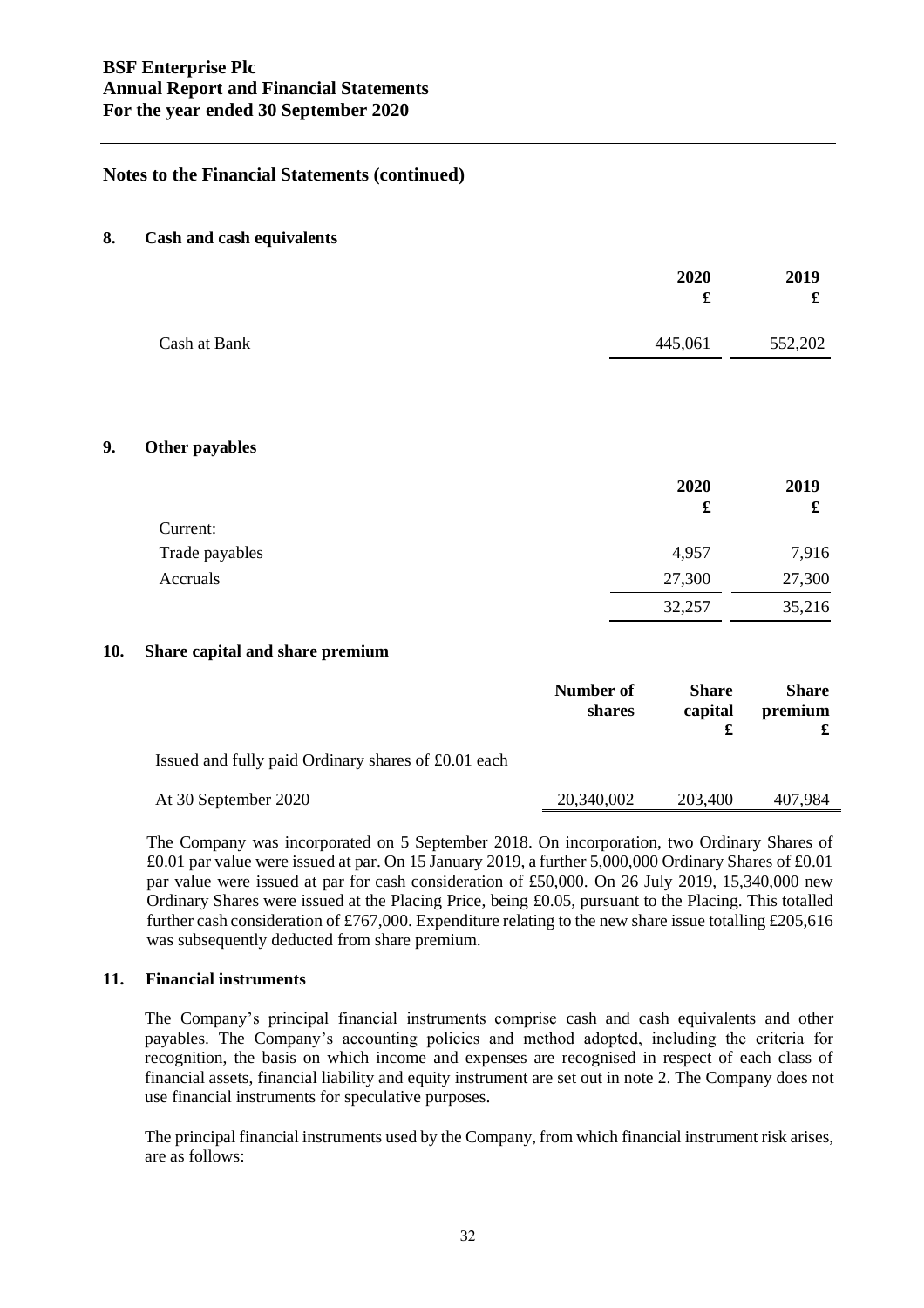|                                                | 2020    | 2019    |
|------------------------------------------------|---------|---------|
|                                                | £       | £       |
| <b>Financial assets at amortised cost</b>      |         |         |
| Cash and cash equivalents                      | 445,061 | 552,202 |
| Prepayments                                    | 10,337  |         |
|                                                | 455,398 | 552,202 |
| <b>Financial liabilities at amortised cost</b> |         |         |
| Trade payables and accruals                    | 32,257  | 35,216  |

### **a) Financial risk management objectives and policies**

The Company's major financial instruments include bank balances and amounts payable to suppliers. The risks associated with these financial instruments, and the policies on how to mitigate these risks are set out below. The Directors manage and monitor these exposures to ensure appropriate measures are implemented on a timely and effective manner.

The Company has no foreign currency transactions or borrowings, therefore it is not exposed to market risk in respect of foreign exchange risk or interest risk.

Risk management is undertaken by the Board of Directors.

### **b) Liquidity risk**

Liquidity risk arises from the Company's management of working capital.

The Company regularly reviews its major funding positions to ensure that it has adequate financial resources in meeting its financial obligations. The Directors have considered the liquidity risk as part of their going concern assessment (see note 2). Controls over expenditure are carefully managed in order to maintain its cash reserves whilst it targets a suitable transaction. Financial liabilities are all due within one year.

#### **c) Credit risk**

The Company's credit risk is wholly attributable to its cash balance. The credit risk from its cash and cash equivalents is limited because the counter parties are banks with high credit ratings and have not experienced any losses in such accounts.

### **d) Interest risk**

The Company's exposure to interest rate risk is the interest received on the cash held, which is immaterial.

### **e) Capital risk management**

The Company's objectives when managing capital is to safeguard the Company's ability to continue as a going concern, in order to provide returns for shareholders and benefits for other